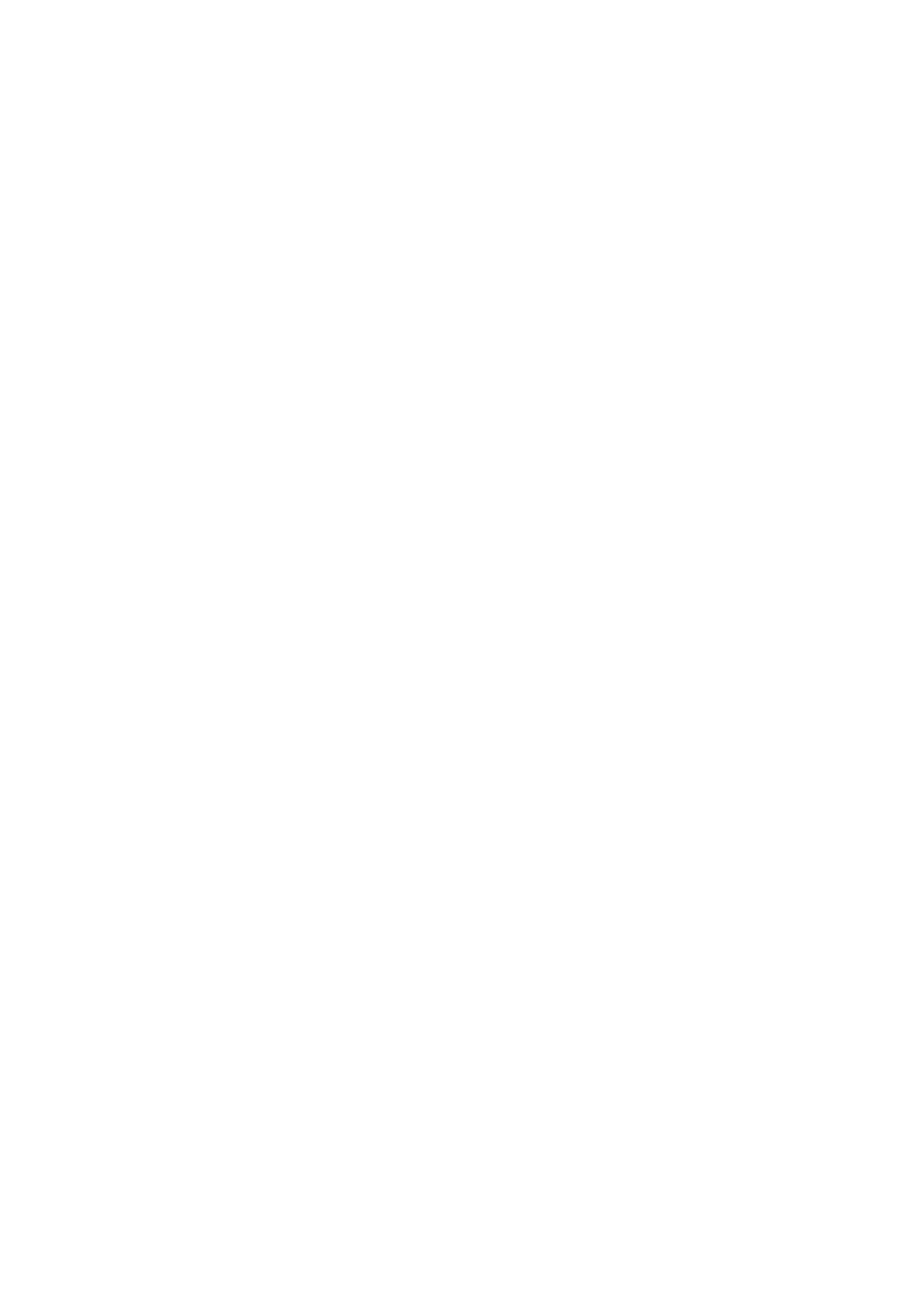

## Acknowledgements

Information for the case studies, presented in this report, was provided by Mathieu Conseil (PAIS), Hans Larsson (Allkorn), René Groenen and Michael Fleck (Kultursaat), Thomas Levillain (Réseau Semences Paysanne), Ricardo Bocci (AIAB) and Donato Silveri (ARSSA). Furthermore the other members of the Farm Seed Opportunities project (www.farmseed.net) have contributed to complement the inventory of seed initiatives of landraces, amateur varieties and conservation varieties. The authors want to thank all of them for this support.

This study was financially supported by the European Commission through the STREP project "Farm Seed Opportunities", contract no. 044345, under the 6th Framework Programme, priority 8.1, "Specific Support to Policies."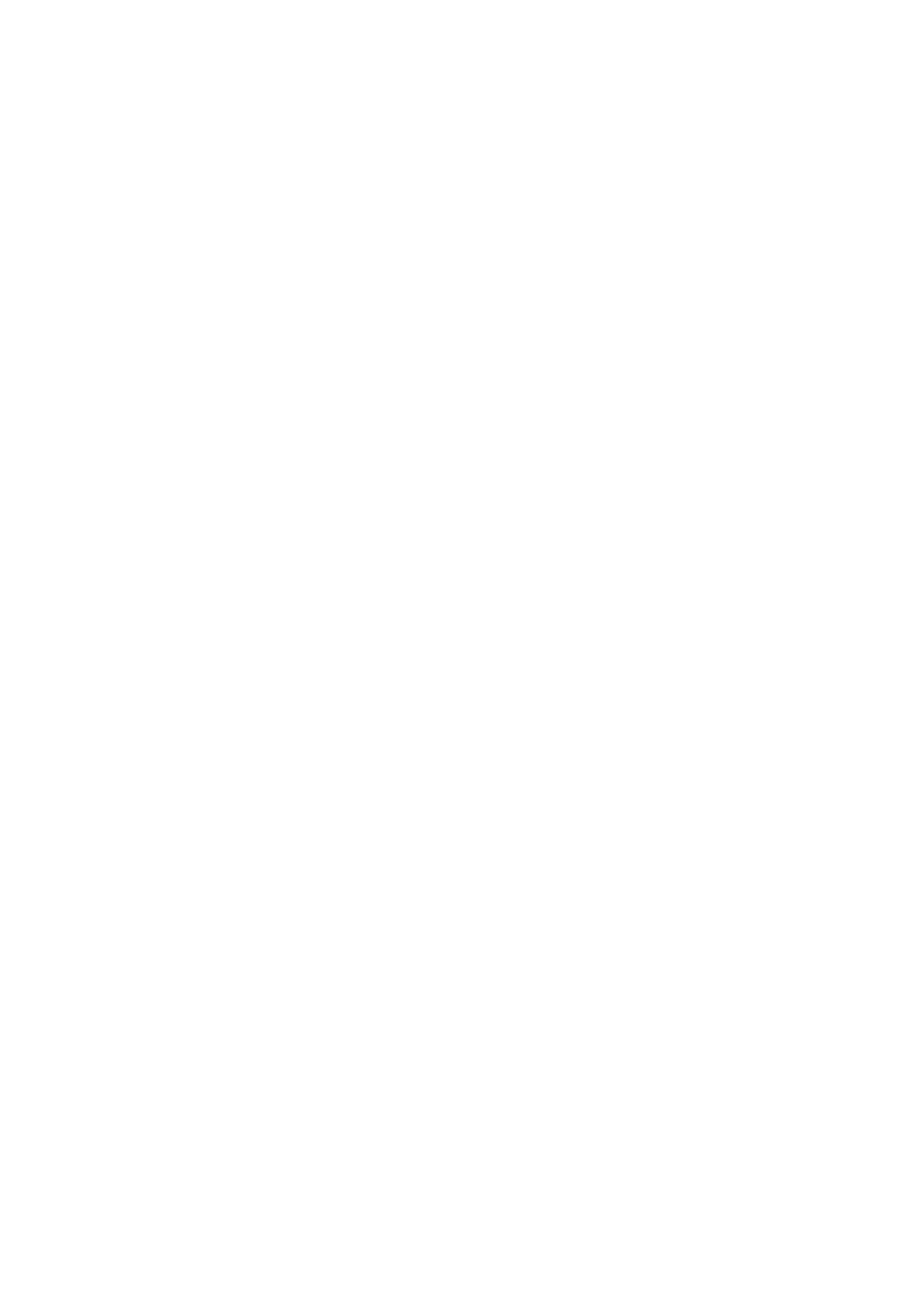

## **Contents**

| 1. Introduction                                                        |    |  |  |  |
|------------------------------------------------------------------------|----|--|--|--|
| 2. Inventory of initiatives on seeds of landraces                      |    |  |  |  |
| 3. Case studies                                                        | 11 |  |  |  |
| O Kultursaat, Germany                                                  | 12 |  |  |  |
| • Plateforme Agrobiologique d'Inter Bio Bretagne à Suscinio,<br>France | 16 |  |  |  |
| • Syndicat de Promotion de la Touselle, France                         | 20 |  |  |  |
| ○ Consorzio Solina d'Abruzzo, Italy                                    | 23 |  |  |  |
| O Allkorn, Sweden                                                      | 26 |  |  |  |
| 4. Discussion and Conclusions                                          | 29 |  |  |  |
| Literature                                                             | 33 |  |  |  |
| Appendix: Checklist of questions for the case-studies<br>34            |    |  |  |  |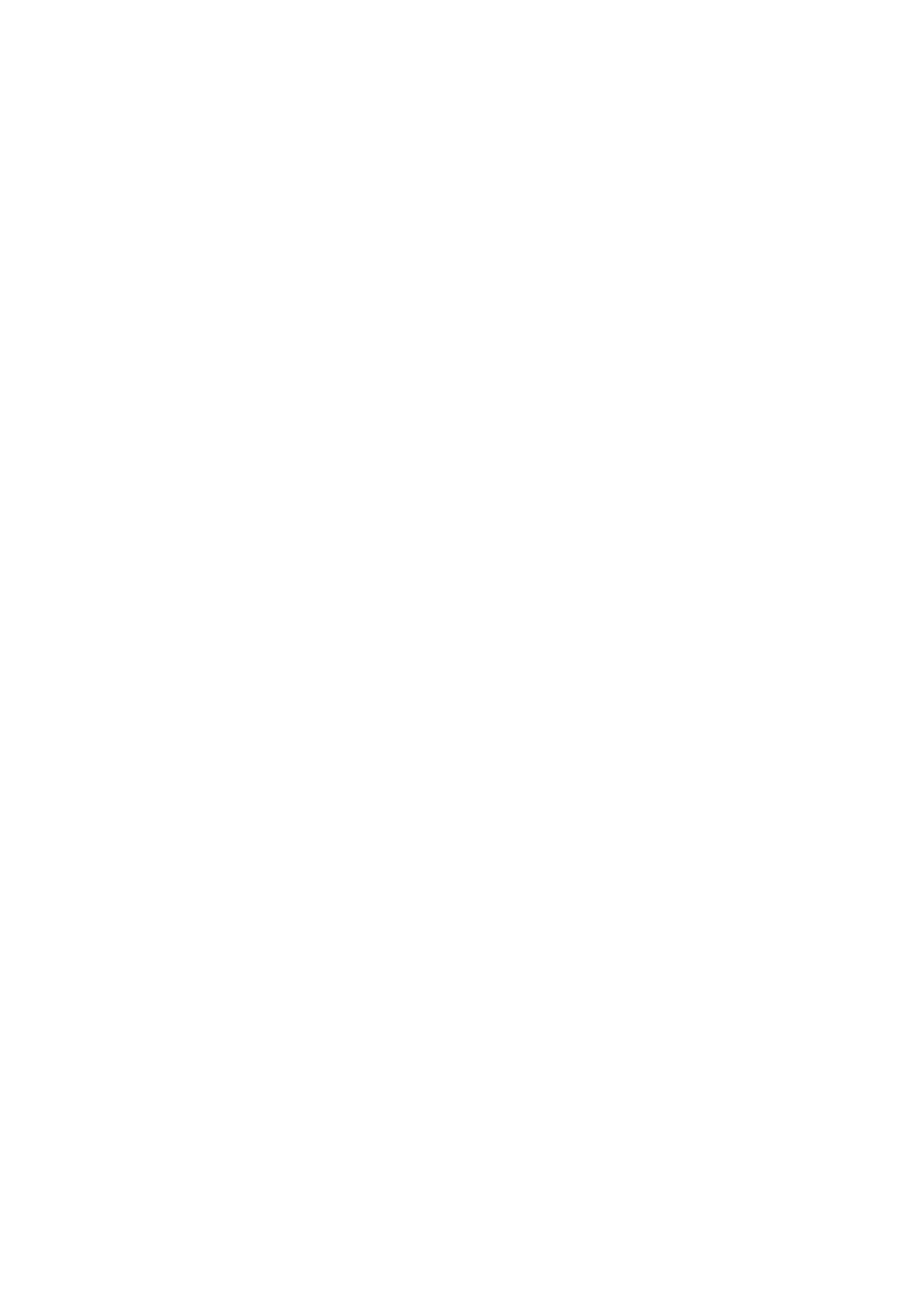

## 1. Introduction

One of the objectives of the Farm Seed Opportunities (FSO) project (www.farmseed.net) is to develop on farm breeding methodologies for the conservation and development of landraces, amateur and conservation varieties. The starting point for the development of these methodologies are the already existing experiences of farmers, small scale seed producers and researchers. To be able to draw on the expertise of these practitioners, we have selected five breeding initiatives for in depth case-studies. Prior to the selection of the five cases we carried out an inventory of all known initiatives within the European Economic Area. Results are presented in this report.

This study has been carried out to fulfil Task 2.1. of Workpackage 2 of Farm Seed Opportunities.

## DELIMITATIONS OF THE FIELD OF STUDY

There are many and different types of persons and organisations (companies, NGOs, research institutes) involved in breeding, maintenance and seed multiplication of agricultural crops. This particular study concerns breeding initiatives of landraces, amateur and conservation varieties. However, the terms "breeding" "landraces", "amateur varieties" and "conservation varieties" are open to multiple interpretations. Therefore, we will first present the definitions for the earlier mentioned terms that we used to carry out this study.

In another workpackage (task1.1) of the FSO project, studies bring complementary aspects of the definitions of the concept of landraces, conservation varieties and amateur varieties and these will be discussed from different point of views in different countries and/or regions. As this task started at the same time as the present study, results were not available yet, when we started to set up this research.

#### Landraces, amateur and conservation varieties

For the term Landrace we use the definition proposed by Villa et al. (2005):"A landrace is a dynamic population(s) of a cultivated plant that has historical origin, distinct identity and lacks formal crop improvement, as well as often being genetically diverse, locally adapted and associated with traditional farming systems".

The term "amateur varieties" originates from French legislation and refers to varieties that are not used for commercial agricultural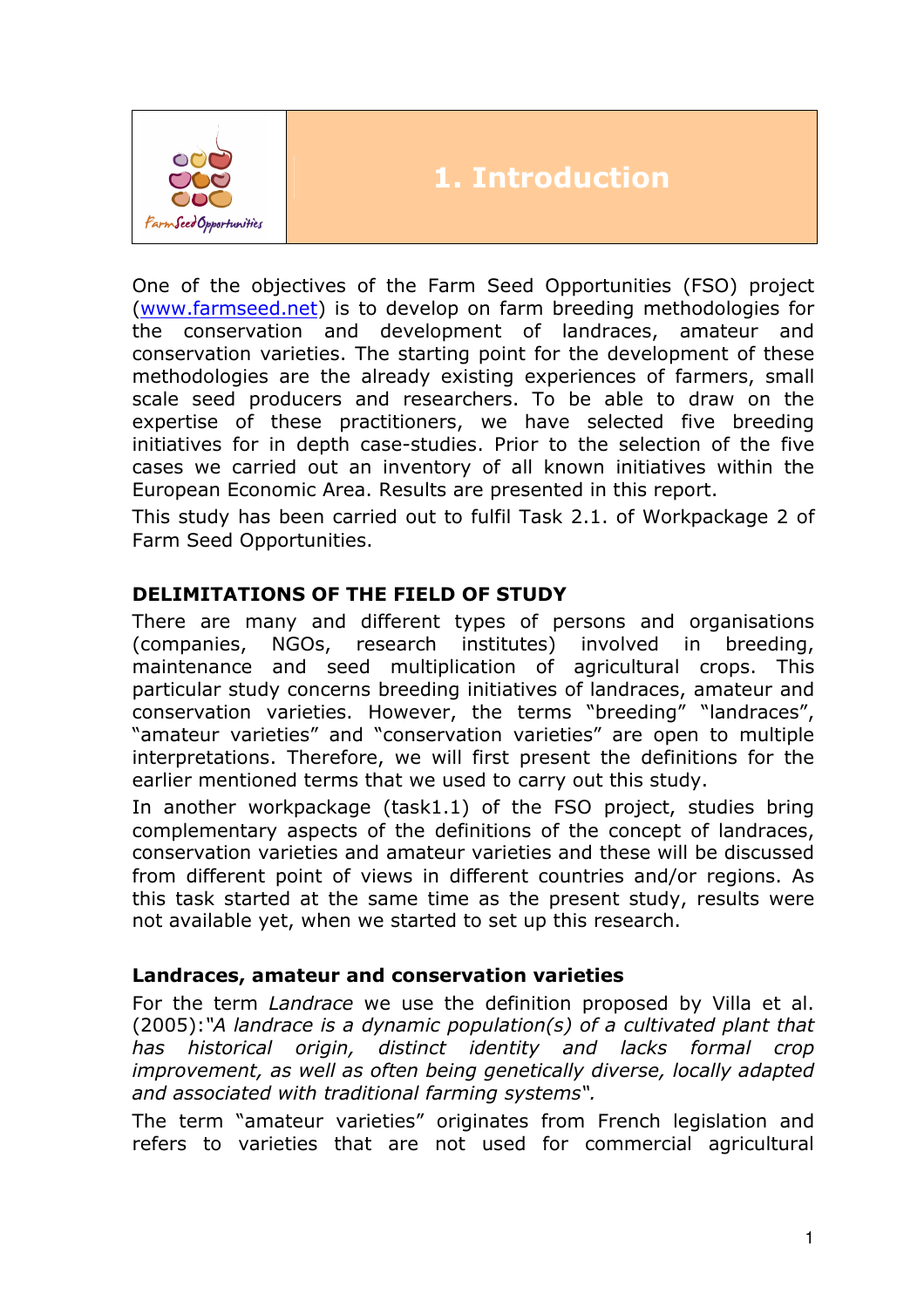production, i.e. varieties that are only grown for private use by for example hobby gardeners.

The term "conservation varieties" was first introduced in the EU drafts of the proposed directive EU98/95 "providing for certain derogations for acceptance of agricultural landraces and varieties which are naturally adapted to the local and regional conditions and threatened by genetic erosion and for marketing of seed and seed potatoes of those landraces and varieties". According to the text of this directive conservation varieties are: landraces and varieties which are naturally adapted to the local and regional conditions and threatened by genetic erosion. So, "conservation varieties" include both landraces and amateur varieties, provided that these are locally adapted and threatened to disappear.

To improve readability in the rest of this document we will only use the term "landraces" and consider that these also include "amateur varieties and conservation varieties"

## Breeding

The activity of plant breeding aims at provoking genetic changes in a crop in order to enhance crop performance for yield, quality and or other desirable traits. These genetic changes can be achieved by deliberate selection of certain plant types and by selection pressure from the growing environment. For species cultivated for their seeds, usually plant types that are better adapted to the environment produce more seeds than plants that are not adapted and hence after several growing seasons the composition of the population will be shifted towards the more adapted plant types. For vegetables, the seed production performance is often opposite to the quality traits selection. In this study we consider both deliberate selection as intentionally growing a diverse population in a certain environment, with the aim to adapt the population to the environment, as breeding.

### Breeding initiatives of landraces

These include private persons, institutes and companies that use landraces, amateur or conservation varieties as a starting point to create improved varieties that are adapted to local cropping systems by either:

- Allowing such a variety to evolve with the local cropping system through natural selection and, optionally, in combination with mass selection
- Using landraces merely as crossing parents in a breeding programme to develop new varieties

The previous two points distinguish the breeding initiatives in this study from both main stream plant breeders. The latter aim at taking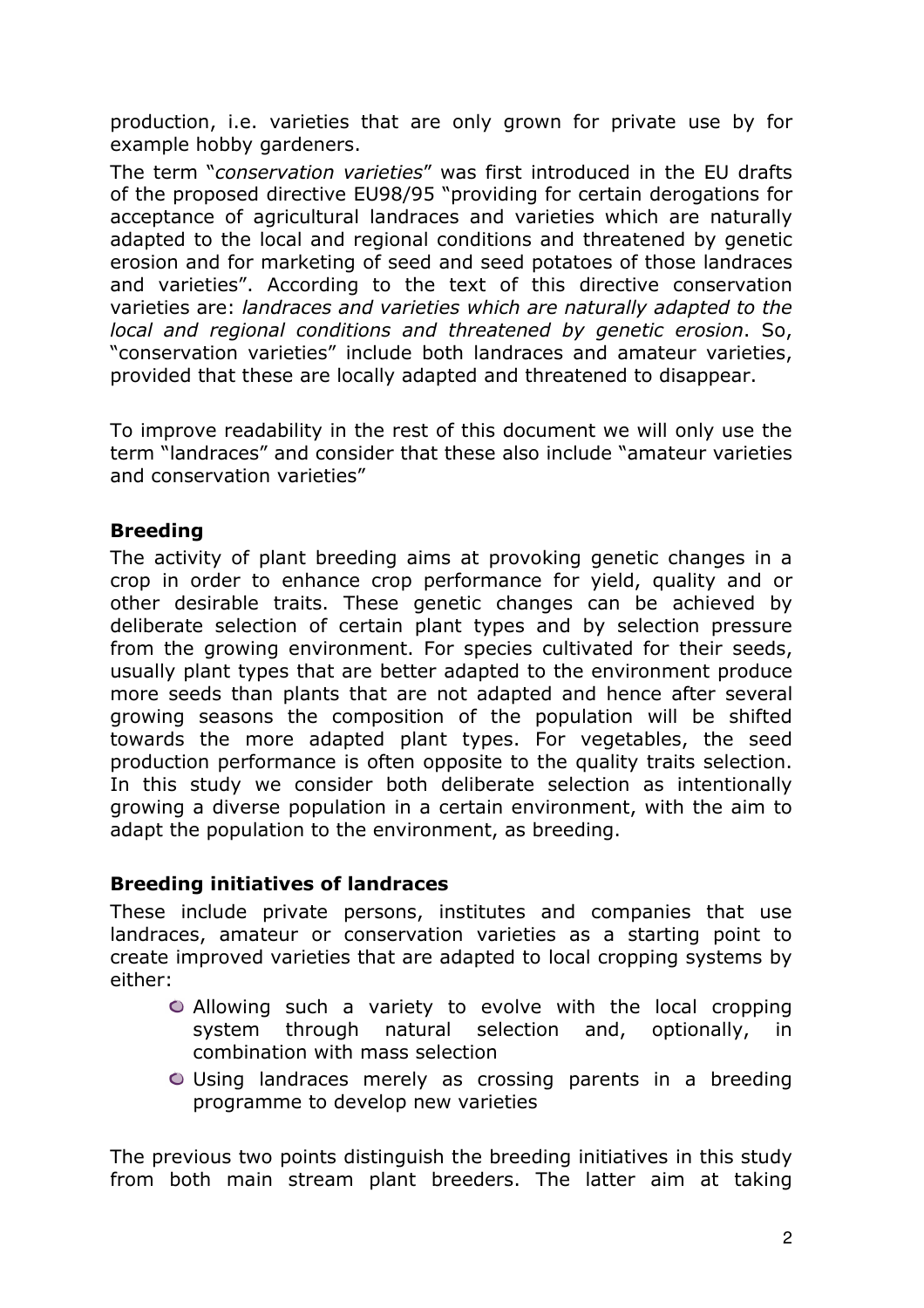advantage of the latest gains in plant breeding and therefore are reluctant to include older varieties in their crossing schemes. If they do recur to landraces, they will cross these with their modern varieties.

#### Further delimitations

The study limits itself to initiatives that breed agricultural field and vegetable crops for human consumption and so does not include initiatives on fruits, herbs, forage, ornamental and forestry crops. Furthermore, we are only interested in breeding initiatives that are oriented towards commercial crop producers and hence excludes initiatives that only breed for hobby gardeners.

## METHODOLOGY

The study consisted of the following steps:

1. Inventory of existing initiatives that are involved in breeding and seed multiplication of landraces

This consisted of a review of literature and resources on the internet. Besides that, all members of the FSO project were asked to include the initiatives in their respective countries in the inventory. Furthermore the authors contacted key resource persons from different European regions that do not belong to the FSO project to ask for the initiatives in their country and neighbouring countries. These included persons from Sweden, Latvia, Czech Republic, Hungary and Rumania.

In this phase we did not restrict ourselves to breeding only, but considered all initiatives that are involved in seeds of landraces. This allowed us to get an overview of all possible activities related to these varieties

2. Selection of five cases of in depth case-studies

In order to select cases that cover the whole range of diversity of existing breeding initiatives, the inventory was analysed and initiatives were grouped according to type of activities and crops. This allowed for selecting cases from the categories that were relevant for this study.

3. Conducting of case-studies

The case studies were carried out by either interviewing persons involved directly or asking these to answer written questions by email. As a basis for both the direct interviews and the e-mail correspondence a question list was developed (see Appendix).

Furthermore information was obtained by review of (grey) literature and information on the internet.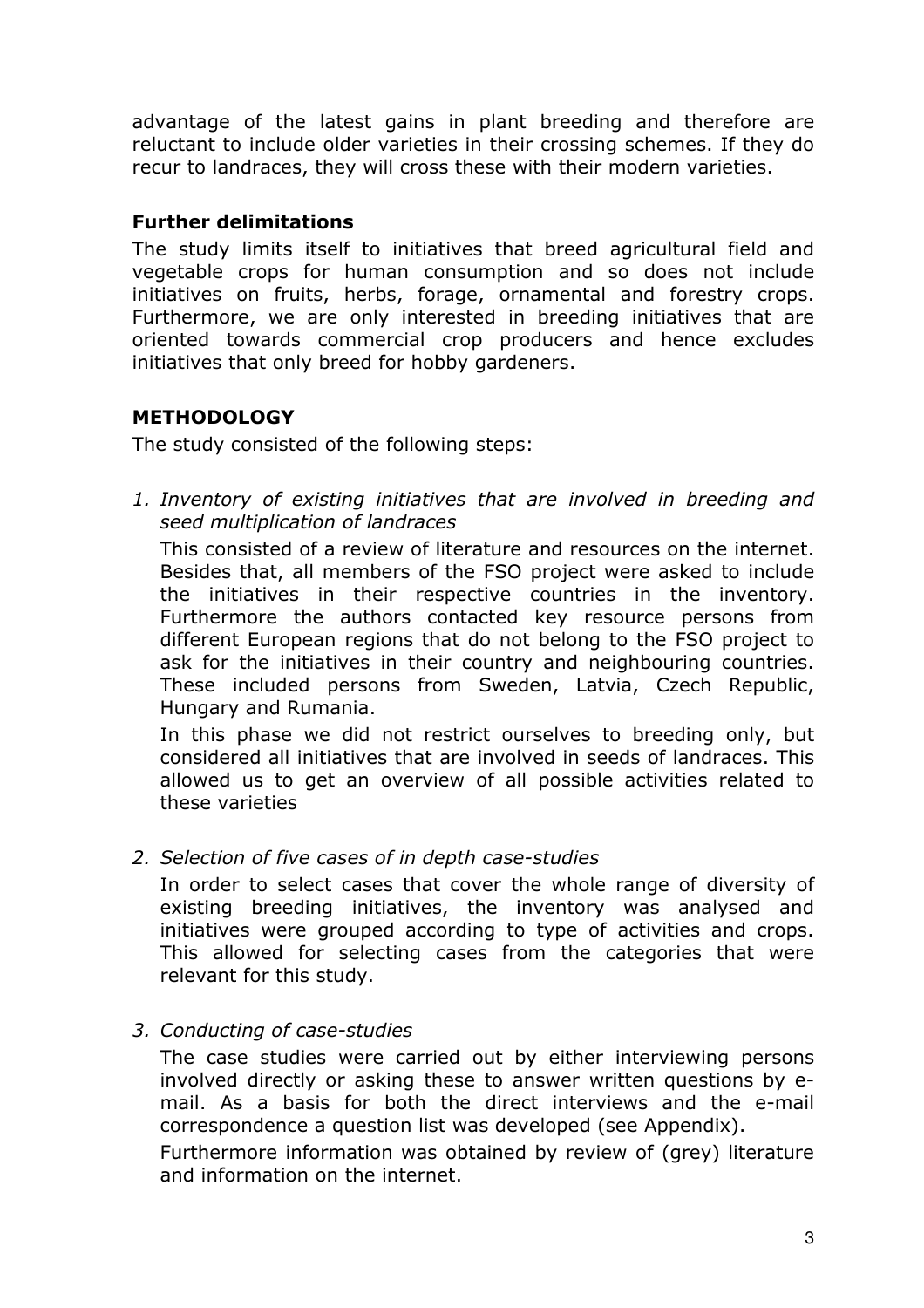

The inventory resulted in a list of 68 initiatives in 17 European countries (Table 1). Most likely there are more initiatives that were not included in this inventory. This is because many seed initiatives are local, and farmer driven and the information these spread usually remains local and in the national language. So, it is difficult to obtain this information. Furthermore, there are relatively few Eastern European countries included. This may be partly due to difficulties to get access to information in local languages, but also because contacts with key informants from four Eastern European countries made clear that there are relatively few seed initiatives in this region. This is due to the system of collective agriculture during the communist era and its transition afterwards. Because of this history, the farmers of today in many parts of this region did not only loose the knowledge to multiply and breed seeds, but also the experience of managing their own farm.

The primary objective of this exercise was to get an overview of the diversity of organisations and individuals that are involved in seed multiplication and breeding of landraces and their main activities. And in this we most likely succeeded. Despite the diversity, there are also similarities between initiatives. Based on their activities we distinguish the following groups:

- "Seed Savers". Private initiatives to collect and conserve old local varieties in situ and promote its use, mostly by hobby gardeners but also for commercial growers. Examples are Garden Organic/Heritage Seed Library (UK); Irish Seed Savers; Pro Species Rara (Switzerland).
- $\bullet$  Initiatives to promote in situ conservation of landraces by farmers, mostly by national and local governmental bodies, national parks. Examples are programmes of the Ministries of Agriculture of Finland and Greece; Municipalities such as the Kaiserstühler Garten in Eichstetten (Germany); The regional nature Parc du Queyras (France).
- **O** Producers of regional varieties (and products derived of these). This are mostly farmers, who often collaborate with processors (e.g. bakers), who grow a certain variety that originated in their region and which they market as a speciality. Examples are Consorzio della Solina (Italy), Opperdoezer Ronde potato growers (Netherlands).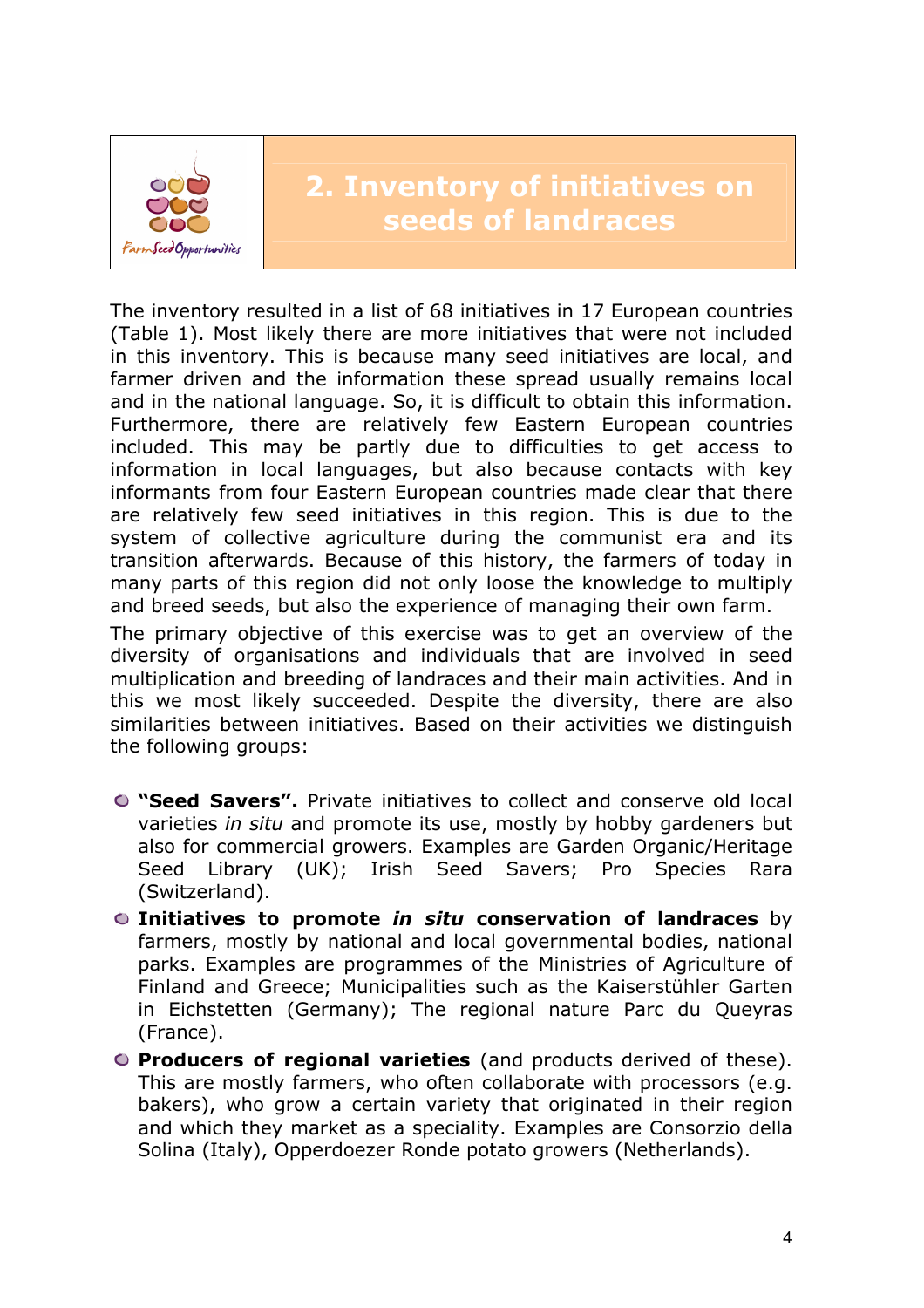#### **O Seed producers.** These are either

small private companies, specialised in seed production of old and special OP varieties such as Reinsaat (Austria), Semailles (Belgium), Biau Germe (France), Bingenheimer Saatgut AG (Germany) or farmer (groups), who both produce food and seeds and most are also active in political lobbying, such as Dreschflegel and Karsten Ellenberg (Germany).

- **C** Farmer Breeders. These are farmers who improve local varieties, sometimes in collaboration with researchers and extensionists. Examples are PAIS (France), Vaso project (Portugal), onion and cabbage farmers in the Netherlands.
- (Biodynamic) breeders of landraces and old varieties.These are private "non profit" initiatives run by persons, mostly with an academic background (degree in plant breeding), who aim at both improving landraces and old varieties. They aim at maintaining genetic diversity within their varieties. Mostly they both work with common crops as well as with "old' or rare crops (emmer, einkorn, spelt etc.). Most of them are also active in developing ways to market regional and special products. Examples are Allkorn (Sweden), Cereal Breeding Research Darzau and Kultursaat (Germany)
- **C** Supporting institutions. Institutes and Foundations that provide either financial or technical support to one or more of the groups above. These often accompany this support with political lobbying. Examples are Zukunftstiftung Landwirtschaft (Germany), AIAB (Italy), Red de Semillas (Spain), Louis Bolk Institute (Netherlands)

It is important to note that there are no strict boundaries between these groups. Many initiatives could be categorized in more than one group. For example "farmer breeders" are often also commercial producers of regional varieties.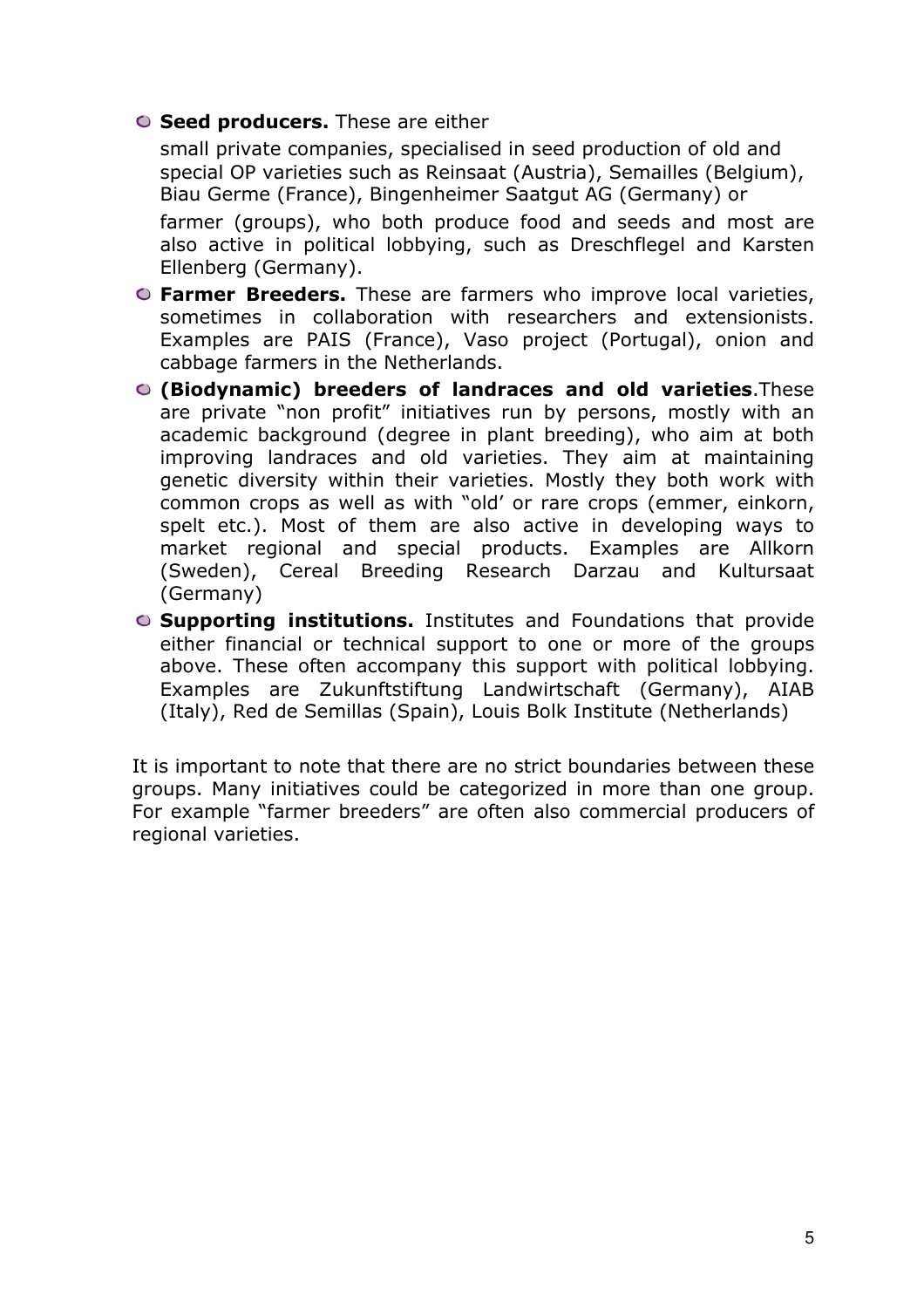## Table 1: Inventory of Seed Initiatives

| <b>COUNTRY AND</b>                                           | <b>KIND OF</b>             | <b>CROPS</b>                  | <b>SHORT DESCRIPTION OF</b>                                       | <b>WEBSITE</b>        |
|--------------------------------------------------------------|----------------------------|-------------------------------|-------------------------------------------------------------------|-----------------------|
| <b>ORGANISATION</b>                                          | <b>ORGANISATION</b>        |                               | <b>ACTIVITIES</b>                                                 |                       |
| <b>AUSTRIA</b>                                               |                            |                               |                                                                   |                       |
| Arche Noah                                                   | NGO/Association            | Different crops               | Conservation, exchange, extension,<br>marketing of rare varieties | www.arche-noah.at     |
| Reinsaat                                                     | Seed company               | Vegetables,<br>herbs, flowers | Seed multiplication and selling of<br>seeds                       | www.reinsaat.co.at    |
| <b>BELGIUM</b>                                               |                            |                               |                                                                   |                       |
| Semailles                                                    | Seed company               | Vegetables,<br>herbs, flowers | Seed multiplication and selling of<br>seeds                       | www.semaille.com      |
| <b>DENMARK</b>                                               |                            |                               |                                                                   |                       |
| Agrologica                                                   | Consultancy                | Cereals                       | Conservation and breeding of<br>landraces                         | www.agrologica.dk     |
| Frøsamlerne                                                  | Association                | Vegetables                    | Conservation and exchange                                         | www.froesamlerne.dk   |
| <b>FINLAND</b>                                               |                            |                               |                                                                   |                       |
| MTT-Agri Food Research                                       | Ministry of<br>Agriculture | Different crops               | Financially support farmers who grow<br>landraces                 |                       |
| <b>FRANCE</b>                                                |                            |                               |                                                                   |                       |
| AGRIBIO 04 - Producteurs bio<br>des Alpes de Haute-Provence  | Farmer association         | Wheat                         | Conservation, multiplication,<br>extension                        | www.civampaca.org     |
| <b>ARDEAR Rhone-Alpes</b>                                    | Farmer association         | Wheat, Maize                  | Collection of farmer varieties                                    |                       |
| <b>Association des Producteurs</b><br>de Végétaux du Queyras | Farmer association         | Wheat                         | Conservation and seed multiplication                              |                       |
| Association Kokopelli                                        | NGO/Association            | Vegetables                    | Conservation, exchange, extension,<br>lobbying                    | www.kokopelli.asso.fr |
| <b>Biau Germe</b>                                            | Farmer association         | Different crops               | Sale of old vegetable seed varieties,<br>flowers                  | www.biaugerme.com     |
| Bio d'Aquitaine                                              | Association                | Maize                         |                                                                   |                       |
| BIOCIVAM 11                                                  | Farmer association         | Vegetables,<br>durum wheat    | Seed multiplication, farmer breeding,<br>extension                |                       |
| CETAB - Centre d'Etude et<br>Terre d'Accueil des Blés        | Association                | Wheat                         | Conservation, exchange, farmer<br>breeding, extension             |                       |
| Association Croqueurs de<br>Carottes                         | Association                | Carrots                       | Conservation, lobying                                             |                       |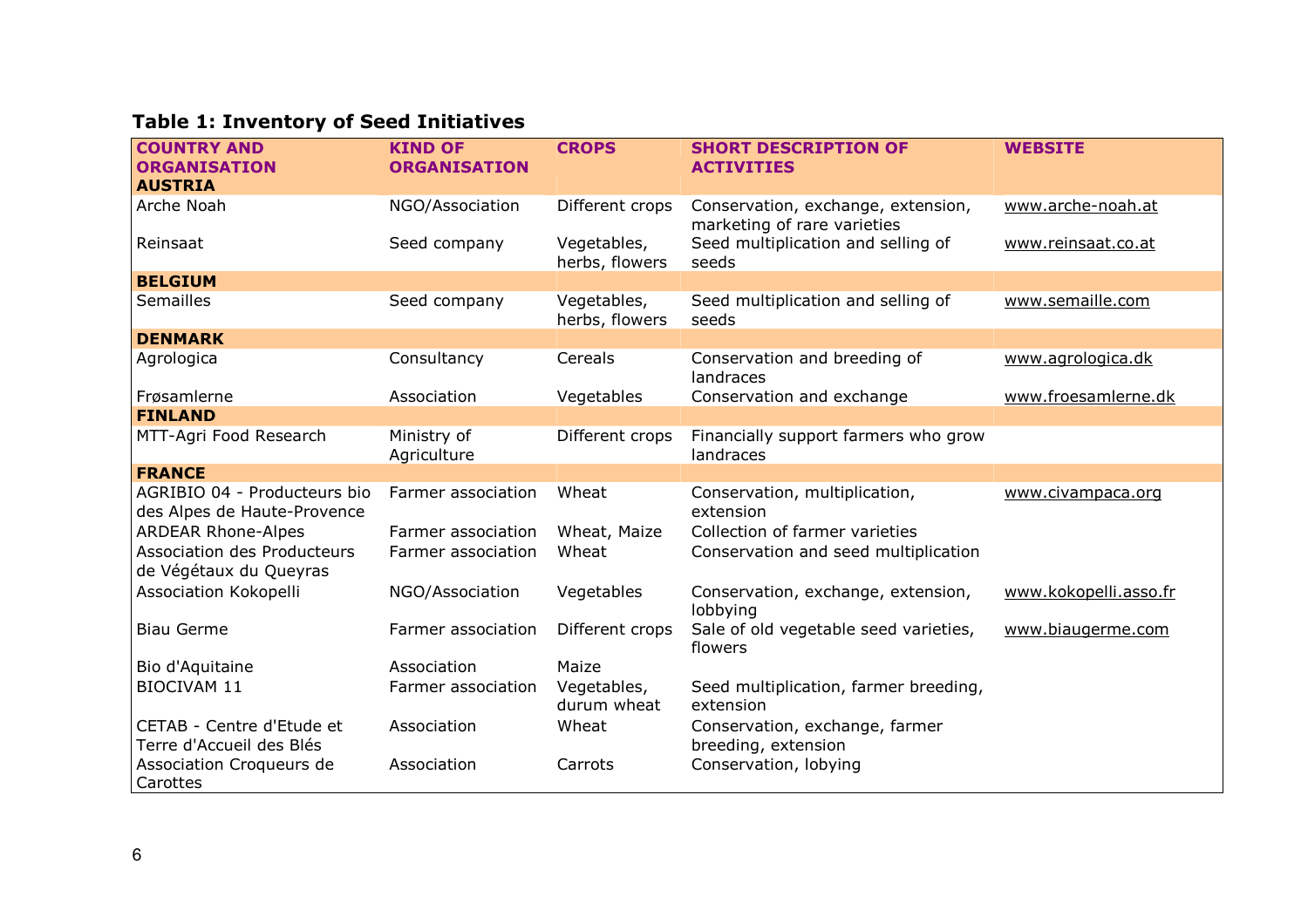| Germinance                  | Seed company        | Vegetables,      | Seed multiplication and selling of     |                           |
|-----------------------------|---------------------|------------------|----------------------------------------|---------------------------|
|                             |                     | flowers          | seeds                                  |                           |
| Graines del Païs            | Seed company        | different crops  | Seed multiplication and selling of     |                           |
|                             |                     |                  | seeds                                  |                           |
| Kaol Kozh                   | Farmer association  | <b>Brassicas</b> | Conservation, multiplication and       | www.interbiobretagne.ass  |
|                             |                     |                  | breeding of landraces                  | o.fr                      |
| MAB 16 - Maison des         | Association         | Wheat, pulses,   | Seed Multiplication                    |                           |
| Agriculteurs Biologiques de |                     | sunflower        |                                        |                           |
| Charente                    |                     |                  |                                        |                           |
| Parc naturel régional du    | National parc       | Wheat            | Conservation and seed multiplication   | charte.pnr-queyras.fr/    |
| Queyras                     |                     |                  |                                        |                           |
| Payzons ferme               | Farmer association  | Potatoes         | Multiplication and selling of seed     |                           |
|                             |                     |                  | potatoes                               |                           |
| Plateforme Agrobiologique   | Association         | Vegetables       | Seed Multiplication and breeding       | www.interbiobretagne.ass  |
| d'Inter Bio Bretagne à      |                     |                  |                                        | o.fr                      |
| Suscinio (PAIS)             |                     |                  |                                        |                           |
| Potager d'un Curieux        | Seed company        | Vegetables,      | Seed multiplication and selling of     |                           |
|                             |                     | flowers          | seeds                                  |                           |
| Savoirs de Terroirs         | Association         | Potato, squash   | Conservation, exchange and             | savoirsdeterroirs.free.fr |
|                             |                     |                  | extendion                              |                           |
| Syndicat de Promotion de la | Association         | Cereals, fodder  | Multiplication, exchange, promotion of |                           |
| Touselle                    |                     | crops            | use                                    |                           |
| Triptoleme                  | Association         | Cereals, herbs   | Multiplication, exchange, extension    | tripto@laposte.net        |
| <b>GERMANY</b>              |                     |                  |                                        |                           |
| Bauernhof Karsten Ellenberg | Farmer breeder      | Potato           | maintains, breeds and sells old potato | www.kartoffelvielfalt.de  |
|                             |                     |                  | varieties                              |                           |
| Bingenheimer Saatgut AG     | Seed company of     | Vegetables       | Multiplication and selling of seeds    | www.oekoseeds.de          |
|                             | farmers             |                  | (breeding through independent          |                           |
|                             |                     |                  | organisation Kultursaat)               |                           |
| Cereal Breeding Research    | Research institute/ | Cereals          | Breeding, development of cereal        | www.darzau.de             |
| Darzau                      | association         |                  | products                               |                           |
| Dreschflegel                | Farmer              | Different crops  | Conservation, exchange, breeding,      | www.dreschflegel-         |
|                             | association/NGO     |                  | multiplication and selling, extension, | saatgut.de                |
|                             |                     |                  | lobbying                               |                           |
| J. und C. Graf Keyserlingk  | Research institute/ | Cereals          | Conservation, breeding, development    | www.saatqut-forschung.de  |
| Institut                    | association         |                  | and promotion regional products        |                           |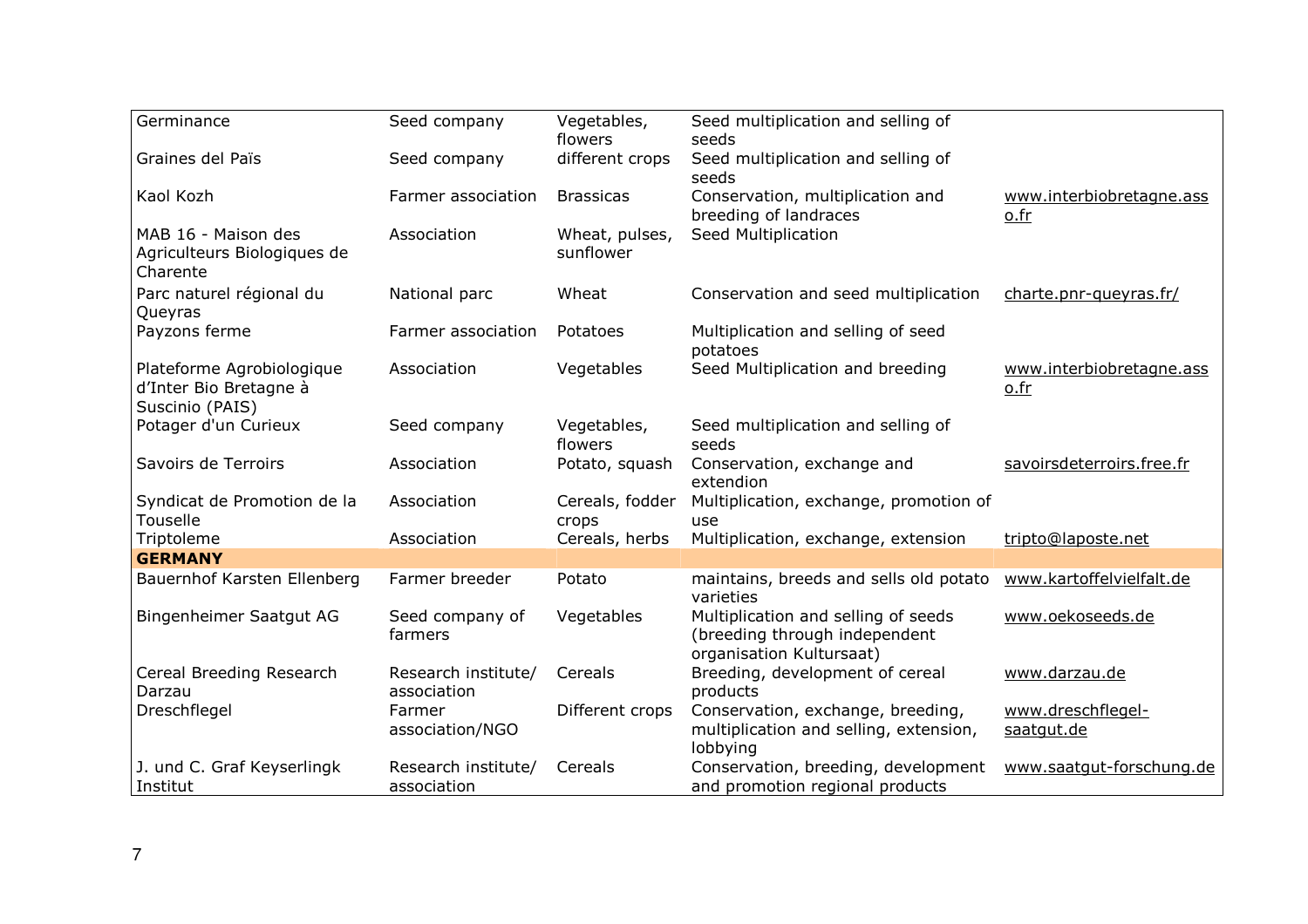| Kaiserstühler Garten                           | Seed savers and<br>breeders        | Vegetables                          | Maintain and improve regional<br>varieties, extension, promotion of<br>regional products         | www.kaiserstuehler-<br>saatgut.de                      |
|------------------------------------------------|------------------------------------|-------------------------------------|--------------------------------------------------------------------------------------------------|--------------------------------------------------------|
| Kultursaat e.V.                                | Association                        | Vegetables                          | <b>Breeding</b>                                                                                  | www.kultursaat.org                                     |
| <b>VEN</b>                                     | NGO/Association                    | Different crops                     | Conservation, exchange, breeding,<br>extension, lobbying                                         | www.nutzpflanzenvielfalt.d<br>$\underline{\mathsf{e}}$ |
| Verein für Pflanzenzucht Hof<br>Grub           | Research farm/<br>association      | Cereals                             | <b>Breeding</b>                                                                                  | www.hofgrub.de                                         |
| <b>VERN</b>                                    | NGO/Association                    | Different crops                     | Conservation, exchange, extension,<br>promote cultivation by farmers and<br>regional products    | www.vern.de                                            |
| Zukunftsstiftung<br>Landwirtschaft             | Foundation                         | Different crops                     | Financially support breeding<br>initiatives, lobbying                                            | www.zs-l.de                                            |
| <b>GREECE</b>                                  |                                    |                                     |                                                                                                  |                                                        |
| Aegilops<br>Ministry of Agriculture            | <b>NGO</b><br>Ministry             | Cereals<br>Different crops          | Promoting use of heritage varieties<br>Supporting farmers who want to grow<br>regional varieties | www.aegilops.gr                                        |
| <b>HUNGARY</b>                                 |                                    |                                     |                                                                                                  |                                                        |
| MTA-Genebank                                   | Research institute                 | Cereals                             | Conservation, breeding, supporting<br>farmers who want to grow landraces                         | www.mgki.hu                                            |
| <b>IRELAND</b>                                 |                                    |                                     |                                                                                                  |                                                        |
| <b>Irish Seed Saver Association</b>            | NGO/Association                    | Different crops                     | Conservation, exchange, extension                                                                | www.irishseedsavers.ie                                 |
| <b>ITALY</b>                                   |                                    |                                     |                                                                                                  |                                                        |
| Agri90 sca                                     | Farmer association                 | Maize                               | Conservation, extension, promotion<br>regional products                                          |                                                        |
| Arcoiris                                       | Seed company                       | Different crops                     | Seed multiplication and selling                                                                  | www.arcoiris.it                                        |
| Associazione Italiana<br>Agricoltura Biologica | NGO/Association                    | Vegetables                          | Research, lobbying                                                                               | www.aiab.it                                            |
| Azienda Agricola Stuard                        | Research institute/<br>association | Different crops                     | Conservation, extension, promotion<br>regional products                                          | www.stuard.it                                          |
| Civiltà contadina                              | NGO/Association                    | Vegetables,<br>cereals              | Conservation, exchange, lobbying                                                                 | www.civiltacontadina.it                                |
| Consorzio della Quarantina                     | NGO/Association                    | Vegetables,<br>potatoes,<br>cereals | Conservation, exchange, extension,<br>promote cultivation by farmers and<br>regional products    | www.quarantina.it                                      |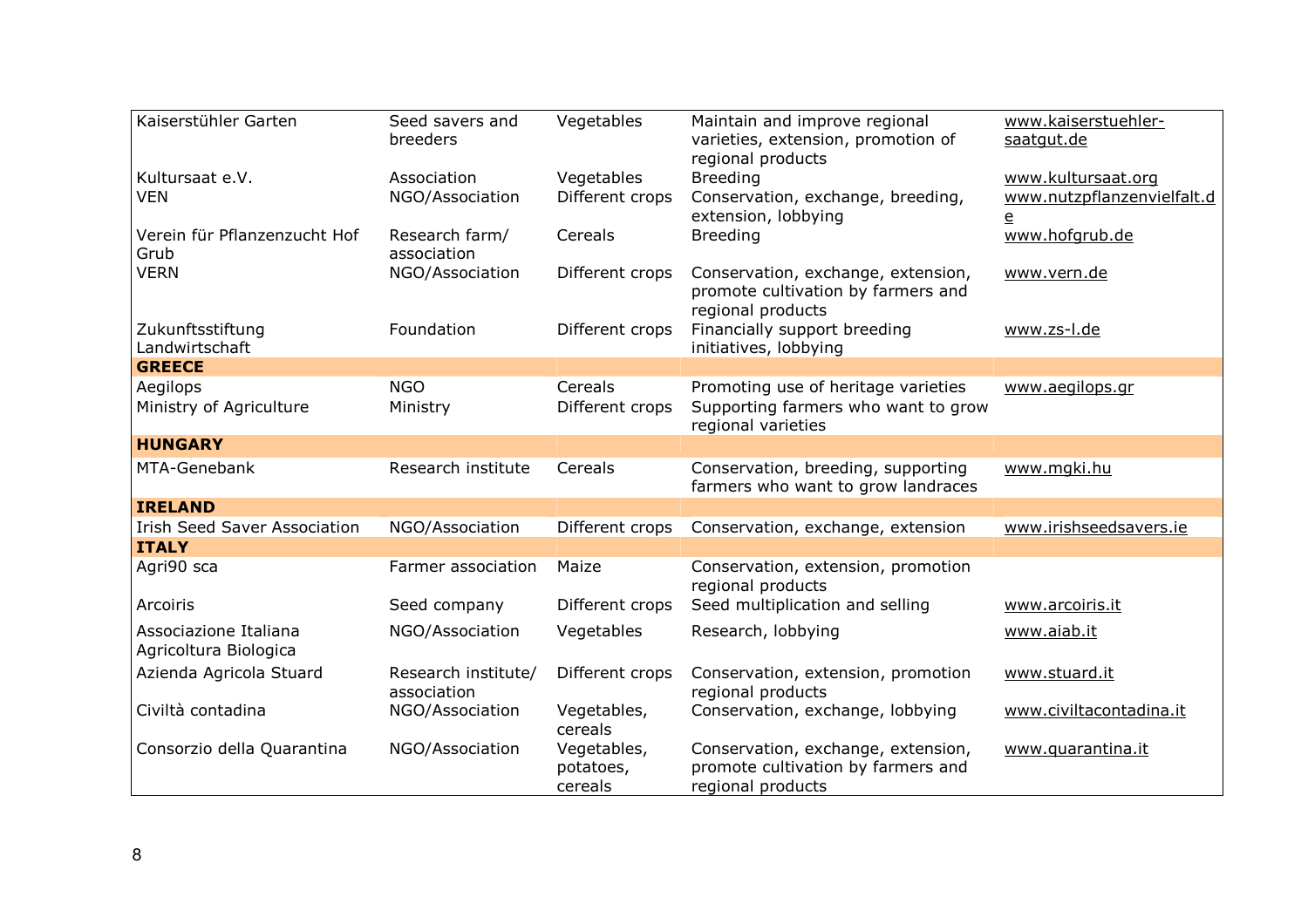| Consorzio Solina d'Abruzzo                                           | NGO/Association +<br>regional research<br>institution | Wheat                                     | Conservation and marketing of the<br>variety Solina                                                               | www.arssa.abruzzo.it      |
|----------------------------------------------------------------------|-------------------------------------------------------|-------------------------------------------|-------------------------------------------------------------------------------------------------------------------|---------------------------|
| Cooperativa Agricola La Fiorita                                      | Farmer association                                    | Cereals and<br>vegetables                 | Conservation, extension, promotion<br>regional products                                                           |                           |
| Coordinamento Toscano<br>produttori biologici                        | NGO/Association                                       | Cereals                                   | Conservation, exchange,<br>multiplication, extension, lobbying<br>and production of bread from local<br>varieties | www.ctpb.it               |
| Istituto di Genetica e<br>Sperimentazione Agraria "N.<br>Strampelli" | Research institute/<br>association                    | Cereals                                   | Conservation, exchange, extension,<br>promote cultivation by farmers and<br>regional products                     | www.biodiversitaveneto.it |
| Oriana Porfiri                                                       | researcher/farmer                                     | Cereals                                   | Conservation and exchange,<br>conservation of old varieties                                                       |                           |
| Rete Semi Rurali                                                     | NGO/Association                                       |                                           | Support to local association and<br>facilitate sharing of information                                             | www.semirurali.net        |
| S'armidda                                                            | NGO/Association                                       | Different crops                           | Regional association (Sardinia)<br>supporting farmers who want to grow<br>regional varieties                      |                           |
| <b>NETHERLANDS</b>                                                   |                                                       |                                           |                                                                                                                   |                           |
| De Bolster                                                           | Seed company                                          | Vegetables,<br>herbs, flowers             | Seed multiplication and selling,<br>breeding                                                                      | www.bolster.nl            |
| It Griene Nest                                                       | Association/Farm                                      | Regional plant<br>and animal<br>varieties | Conservation, extension, promotion<br>regional products                                                           | www.grienenest.nl         |
| Louis Bolk Institute<br>Opperdoezer Ronde farmers                    | Research institute<br>Farmer Group                    | Different crops<br>Potato                 | Technical Support farmer breeders<br>Group of farmers that multiply,<br>cultivate and market an old variety       | www.louisbolk.nl          |
| Stichting Zaadgoed                                                   | Foundation                                            | Different crops                           | Financial Support farmer breeders,<br>lobbying                                                                    | www.zaadgoed.nl           |
| Vreeken's Zaden                                                      | Seed company                                          | Vegetables,<br>herbs, flowers             | Seed multiplication and selling                                                                                   | www.vreeken.nl/           |
| <b>PORTUGAL</b>                                                      |                                                       |                                           |                                                                                                                   |                           |
| <b>VASO</b>                                                          | Researcher/farmer                                     | Maize                                     | Participatory plant breeding with local<br>maize varieties                                                        |                           |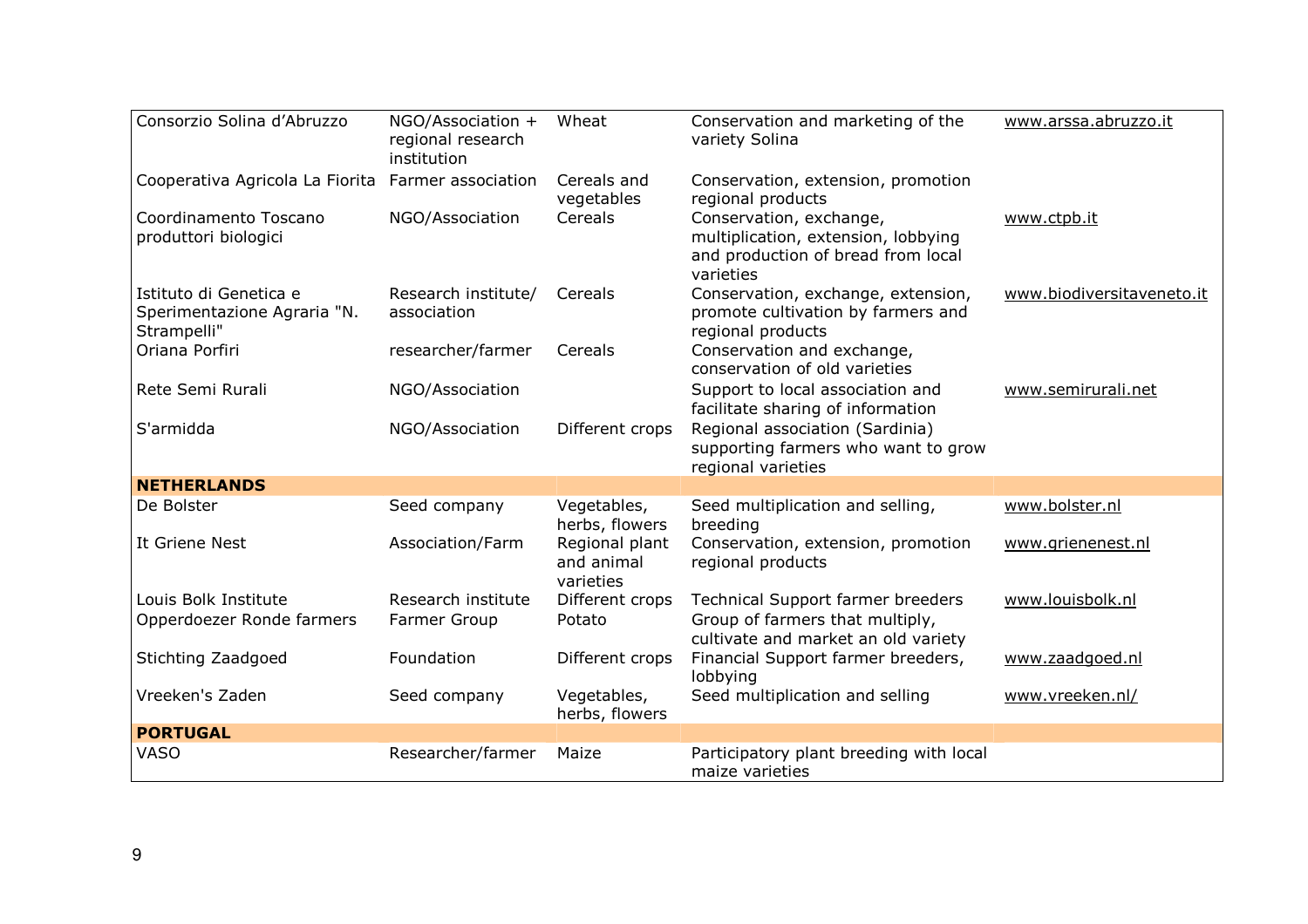| <b>SPAIN</b>                            |                                        |                                |                                                                                                                                                                                               |                                    |
|-----------------------------------------|----------------------------------------|--------------------------------|-----------------------------------------------------------------------------------------------------------------------------------------------------------------------------------------------|------------------------------------|
| Red de Semillas                         | Association                            | Different crops                | Bring together the various local<br>projects in Spain and provide<br>instruments for carrying out activities<br>in the field of preservation and<br>utilisation of agricultural biodiversity. | www.redandaluzadesemilla<br>s. org |
| <b>SWEDEN</b>                           |                                        |                                |                                                                                                                                                                                               |                                    |
| Allkorn                                 | Association/researc<br>her and farmers | Cereals                        | Multiplication, breeding, exchange,<br>promotion                                                                                                                                              | www.allkorn.se                     |
| Sesam association                       | Association                            | Vegetables                     | Conservation and exchange                                                                                                                                                                     | www.foreningensesam.se             |
| <b>SWITZERLAND</b>                      |                                        |                                |                                                                                                                                                                                               |                                    |
| Pro Species Rara                        | NGO/Association                        | Different crops<br>and animals | Conservation, exchange, extension,<br>marketing of rare varieties                                                                                                                             | www.prospecierara.ch               |
| Sativa Rheinau                          | Seed company                           | Vegetables,<br>herbs, flowers  | Seed multiplication and selling                                                                                                                                                               | www.sativa-rheinau.ch              |
| <b>UNITED KINGDOM</b>                   |                                        |                                |                                                                                                                                                                                               |                                    |
| Garden Organic/Heritage Seed<br>Library | NGO/Association                        | Different crops                | Conservation, exchange, extension                                                                                                                                                             | www.gardenorganic.org.uk           |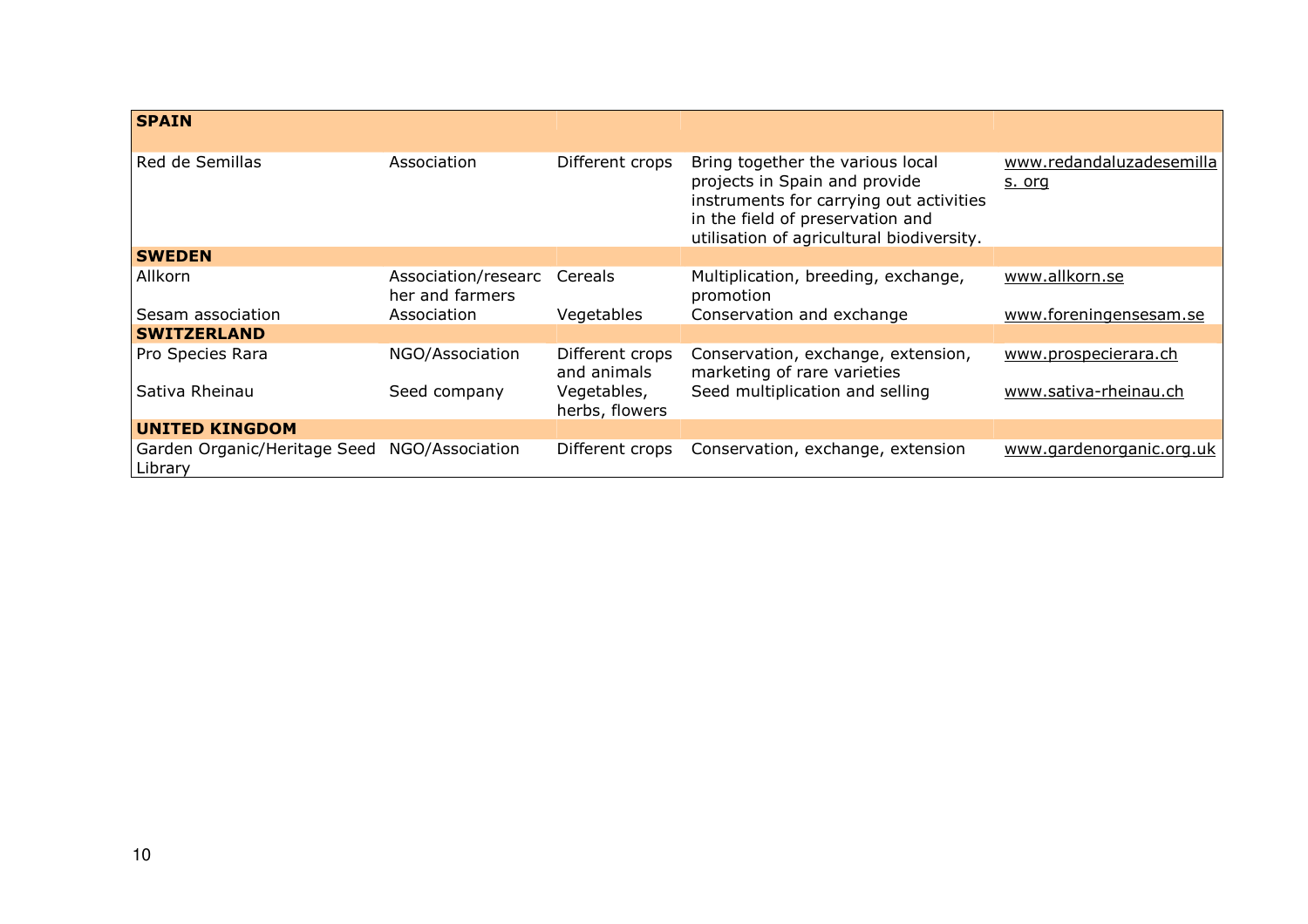

Based on the inventory in the previous chapter and internal discussions with all members of the Farm Seed Opportunities project five cases were selected for more in depth studies. The cases that are described on the following pages are

- $\bullet$  Kultursaat, farmer vegetable breeders in Germany
- Plateforme Agrobiologique d'Inter Bio Bretagne à Suscinio (PAIS), farmer vegetable breeders in France
- Syndicat de Promotion de la Touselle, farmer breeders and producers of regional wheat varieties in France
- Consorzio Solina d'Abruzzo, producers and processors of a regional wheat variety in Italy
- Allkorn, an initiative of a cereal Biodynamic breeder and farmers in Sweden

The cases were chosen in such a way that these covered different types of initiatives crops and countries.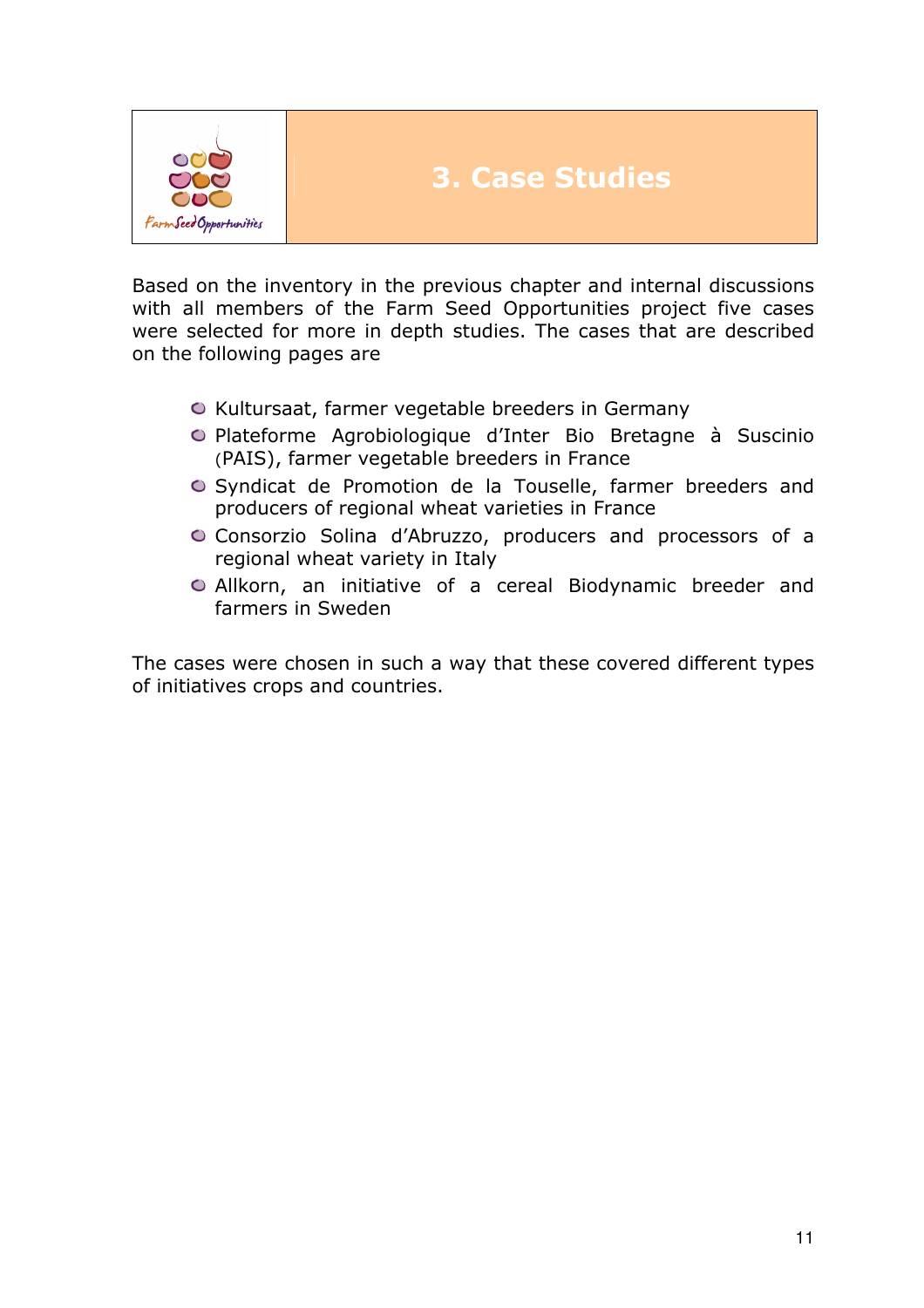Description of the existing breeding initiatives in Europe on landraces, conservation varieties and amateur varieties Kultursaat Vegetables– Germany

### The Initiative

In 1985 a number of biodynamic vegetable producers, who were involved in multiplication and breeding of open pollinated varieties, set up the "Initiativkreis für Gemüsesaatgut aus biologisch-dynamischen Anbau" (The Initiativecircle for vegetable seeds from biodynamic farming). Within this informal platform they exchanged experiences and discussed issues related to organic seed multiplication and breeding. During the years they realised that, to avoid conflicts between the time dedicated to professional vegetable production and time dedicated to breeding, the vegetable producers needed some economic compensation for their breeder activities. To promote their breeding work, raise funds and coordinate their breeding activities, members of the "Initiativkreis" established the (non-profit) association Kultursaat in 1994.

At present eighteen breeders are working for Kultursaat. These breeders are located all over Germany, one breeder is situated in the Netherlands and two others are based in the north of Switzerland. Together they cover all major vegetable crops, such as e.g. carrot, cabbage, lettuce, tomato, sweet pepper, pumpkin, cucumber, onion, leek, beans and beetroot. The crop choice of each breeder depends on his individual interests and affinity with the crop. But Kultursaat also actively stimulates gardeners to pick up breeding of crops that are not included in its activities yet.

The breeders are financed through Kultursaat for their breeding activities. To apply for funding, each breeder has to submit a project proposal once a year, that is evaluated by the executive board, a committee that consists of five of the members, mainly breeders themselves. The association also handles the official procedures for the registration and application for breeders' rights of new varieties. When breeders' rights are granted, the individual breeders transfer these rights to the Kultursaat association. Another important activity is the exchange of knowledge and experiences between breeders. This is realised by bi-annual meetings. Furthermore, new breeders are personally coached by more experienced members and the more experienced breeders also can ask for personal coaching by one of the other members. In 2007 Kultursaat also started a genebank for the collection and in situ maintenance of open pollinated varieties (co-funded project by the German Federal programme for organic farming).

Besides practical breeding and seed multiplication, the members are also active in developing new plant evaluation and breeding methods that are inspired by anthroposophy, such as peripheral effects (e.g. biodynamic preparations, planetary configuration, sound) on appearance of plants and breeding and picture forming methods (e.g. copper chloride crystallization) to evaluate quality.

For seed production and marketing the "Initiativkreis" has established an independent seed company: it started in 1989 under the name "Allerleirauh" and developed in 2001 in Bingenheimer Saatgut AG. This company contracts organic farmers to multiply the varieties that were bred by the breeders of Kultursaat and other open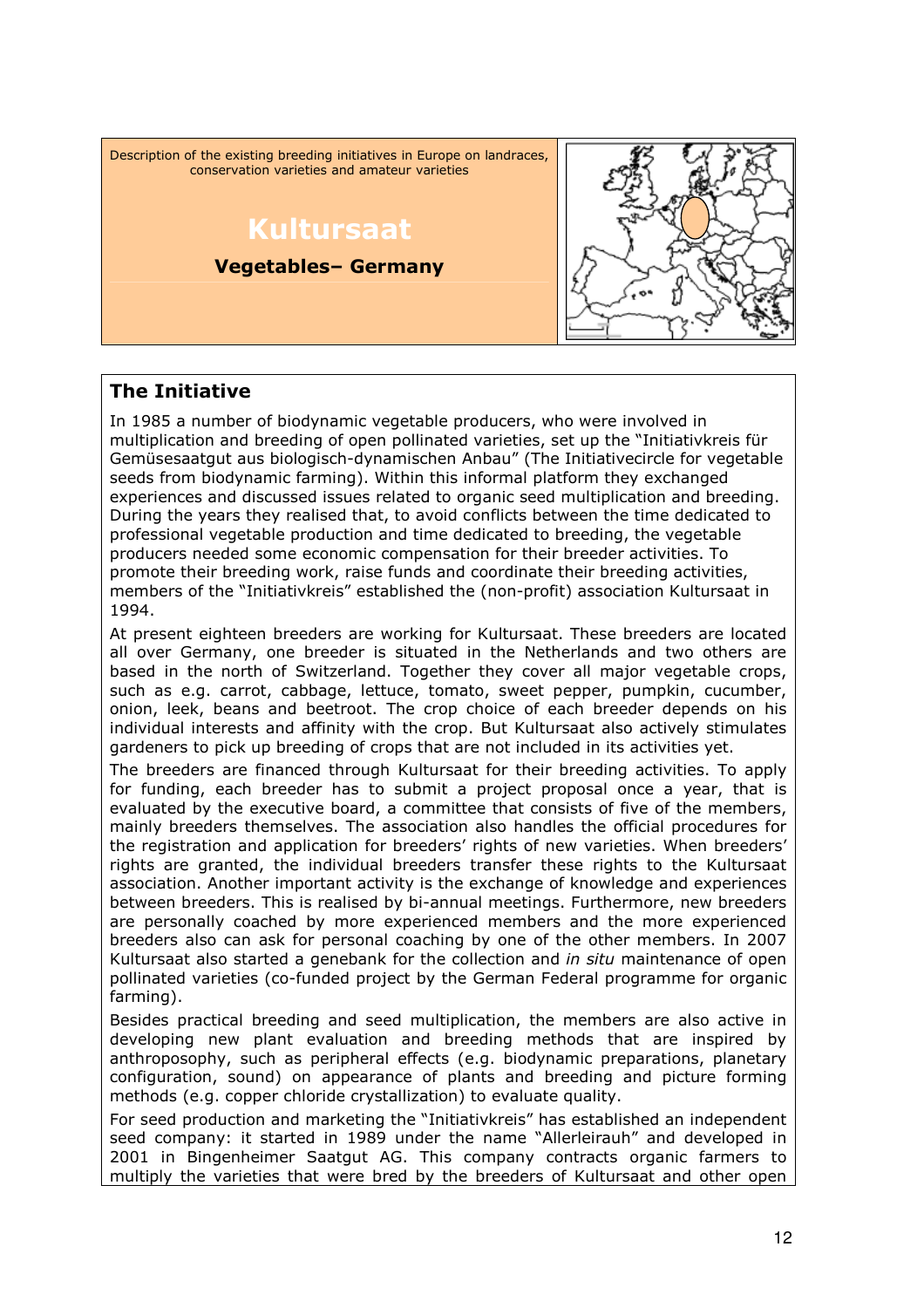pollinated vegetable varieties that are interesting for organic farmers. The majority of the approximately hunderd seed growers are also member of the "Initiativkreis".

Bingenheimer Saatgut AG is owned by shareholders, but shares are not freely negotiable. The shares are only issued to named persons or institutes that are known by the others ("vinkulierte Namensaktien"). Among the shareholders are the Kultursaat breeders and seed producers. Bingenheimer Saatgut AG pays licence fees to Kultursaat association for the multiplication of the varieties of which Kultursaat has obtained property rights.

The income through licence fees has increased over the last years, but main funding comes from private foundations. One of the important donors is the Zukunftsstiftung Landwirtschaft, a private fund that has been established specifically for long term support of organic seed and breeding initiatives. In recent years they also are supported through projects of the German government and agreements with organic retailers.

Membership of Kultursaat is open to anybody who pays the membership fee. In 2007 in total 248 persons were members; besides the 18 breeders also producers, hobbygardeners, traders and consumers. The organization employs three persons and is lead by an executive board that consists of a delegation of the members.

## Organic vegetable production

All breeders are involved in biodynamic farming, but the varieties are aimed at all organic growers in Western Europe and so they do not exclusively target a specific cropping system. They do aim at varieties that are adapted to specific regions and agro-ecological conditions. This is realized by having the network of 18 breeding projects in different regions with different climates and soils.

All breeders are either commercial organic vegetable producers themselves or have their breeding on a commercial biodynamic farm. When breeders do not manage the commercial vegetable production themselves, the commercial farmer also takes part in the evaluation of the selections. This is to make sure that varieties are developed within the agricultural practice and will comply with the requirements of organic farmers. The types of farms the breeders work vary from less than 5 ha to over 100 ha.

Although they do not target a specific organic cropping system, they aim at developing varieties with superior sensory (particularly taste) and nutritional quality. Therefore the varieties are specifically suitable for farmers and market channels with a special interest in the production of high quality food.

#### Motivation for involvement in breeding

The initiative started out of concern with the disappearance of open pollinated vegetable varieties as well as the lab-based techniques that are used in modern plant breeding. Commercial seed companies are replacing open pollinated varieties by hybrids that cannot be multiplied by the farmers and gardeners themselves. Nowadays, open pollinated varieties of the major vegetable crops are scarce. Furthermore, a number of techniques, such as protoplast fusion to obtain Cytoplasmic Male Sterility, that are used in modern plant breeding are not in accordance with the principles of organic farming. Therefore a number of organic vegetable producers decided to maintain and multiply open pollinated varieties that were interesting for organic farming and this evolved in also improving the varieties by breeding.

Another important aspect is that members of Kultursaat consider breeding and varieties as a part of our cultural heritage and they consider the maintenance of this heritage as a task of mankind.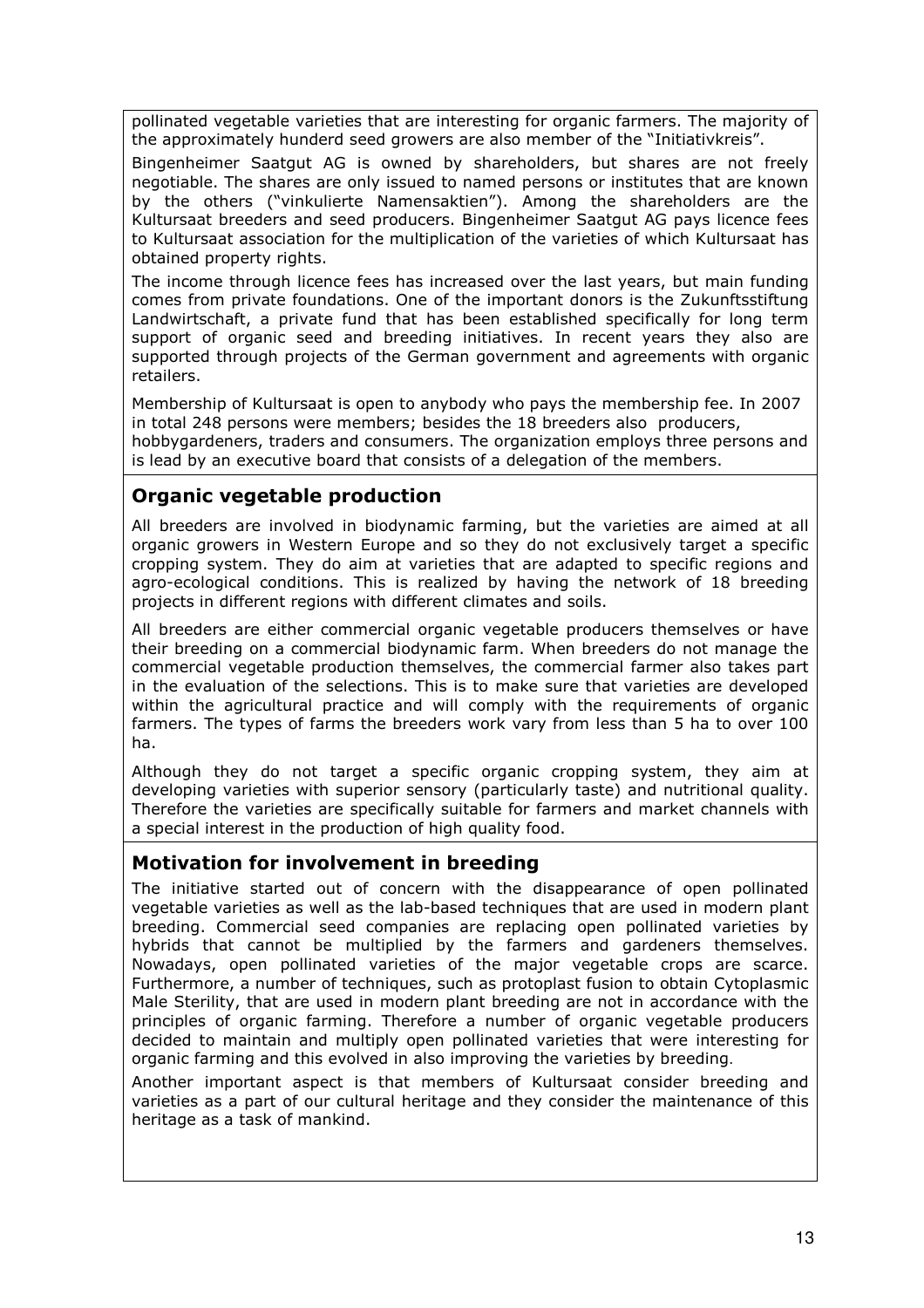#### Breeding and seed multiplication

The most important aim is to develop "new" varieties that contribute to human nutrition. For Kultursaat a vegetable should contribute to the consumers' physical well being and spiritual development. As these aspects of food quality are difficult to identify by measuring the contents of nutritious substances (e.g. vitamins, proteins), they apply holistic methods to determine quality such as the earlier mentioned picture forming methods. A good taste is a vital indicator for nutritional quality and this receives the major emphasis in all breeding programmes. Furthermore, in Kultursaat's quality concept, a distinctive ripening phase and a harmonious balance between vegetative growth and ripening of the product is important to obtain. Besides this, breeders also look at adaptation to organic growing conditions (good rooting ability, efficient in uptake of soil nutrients, tolerance to diseases and abiotic stresses).

Starting point for the breeding are open pollinated varieties that were available on the commercial market, collected from organic producers and obtained through genebanks. Currently, they are also setting up their own genebank. This is because commercial open pollinated varieties are rapidly disappearing. They find it important that varieties are maintained in situ, so that these can co-evolve with agriculture. In genebanks seed maintenance is isolated from practical agriculture and done in small plots instead of ("authentic" and) broad fields that are common in practice.

They distinguish maintenance breeding and "new" breeding ("Neu-Züchtung"). Maintenance breeding is aimed at conserving the open pollinated varieties true to type. If open pollinated varieties are not maintained with care these degenerate and become less productive and loose quality. For maintenance breeding plants that are typical for the variety, are selected.

For breeding new varieties the methodology depends on the crop and its reproductive system (cross pollinator, self pollinator). In all crops, but especially in the cross pollinating crops (cabbages, carrots) they have obtained major success by positive mass selection, with a strong focus on taste. Also important for the success is the fact that they work at commercial farms, where open pollinated varieties are grown in large fields. So, as a result there are many plants to select from and this increases the chance of finding new plant types with positive traits, within an existing variety.

In self pollinating crops, such as tomato, diversity within open pollinated varieties is much smaller. One option they have successfully pursued is to sow hybrids and select among the off spring. They also make deliberate crosses to create variation to select from.

Varieties are registered through the regular official procedures at the German Bundessortenamt (as a rule) or any corresponding agency.

#### Achievements and Future Challenges

The success of initiative can be measured by the number of varieties they have produced: in 2007 42 varieties of 16 different vegetable crops were officially registered and applications for the registration of 10 more varieties were in progress.

To promote the use of the varieties and increase income for breeding, together with seed company Bingenheimer Saatgut AG and retailers they are developing the marketing concept: "Vegetables with Character" ("Gemüse mit Charakter"). Most Kultursaat varieties have a distinctive and better taste than conventional varieties. However, so far in Western Europe, vegetable consumers are not aware of the name of the variety. For ten of their varieties they have developed promotion material, which includes posters, flyers with information on the variety and a description of its specific taste and labels for the crates. The varieties are grown by 50 producers and sold in Germany through 12 organic retailers. Generally producers receive a better price from retailers. Processors such as vegetable juice producers use Kultursaat varieties because of the superior taste and merchandise their products using the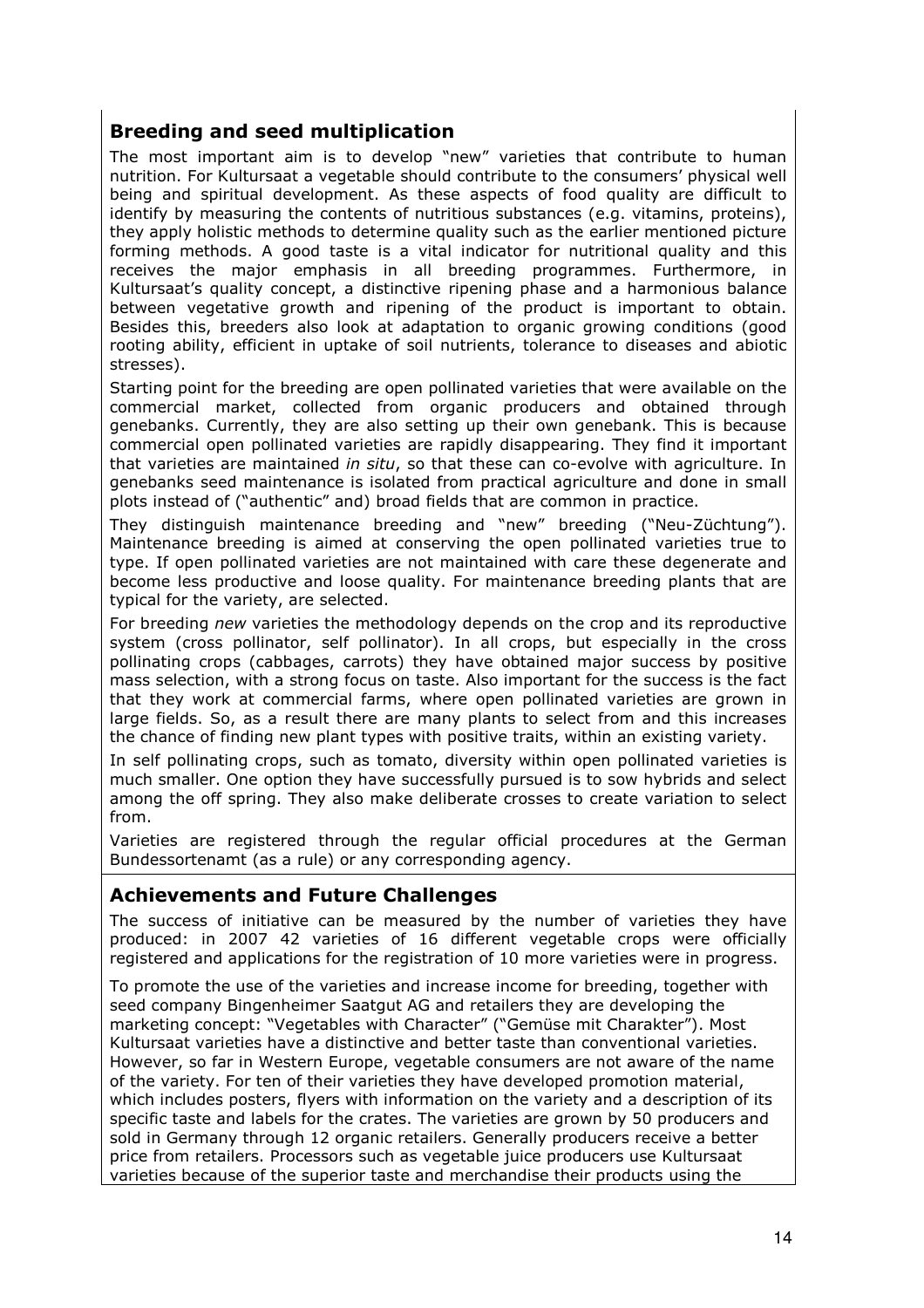varieties' names. Main obstacle is that production of seeds and vegetables lags behind consumer demand. In 2005 the concept has gained an award at the yearly international organic trade fair Biofach (in Neurenberg, Germany).

#### Contact

Kultursaat e.V. – Verein für Züchtungsforschung und Kulturpflanzenerhaltung auf biologisch-dynamischer Grundlage Schlossstr. 22, 61209 Echzell, Germany E-mail: kontakt@kultursaat.org

#### Further information

#### Website

www.kultursaat.org

www.oekoseeds.de

#### Literature

Fleck, M (2007). Motivation für biologisch-dynamische Gemüsezüchtung. Katalog Bingenheimer Saatgut AG – Ökologische Saaten 2008: 65-66

Heinze, K (2007). Sorten mit Charakter: Profil fürs Gemüseregal. Biohandel (Juni 2007):16-19

Heinze, T (2006). Für eine Kultur des ökologischen Landbaus. Ökologie & Landbau 138(2/2006): 29-31

Kultursaat. Biologisch-Dynamische Züchtung: "Wir züchten nicht für uns selbst, sondern für zukünftige Generationen!". Kultursaat, Bad Nauheim, 22 pp.

Kultursaat (2004). Biologisch-Dynamische Gemüse Züchtung. Gemüse mit Charakter. Kultursaat, Echzell, 12 pp.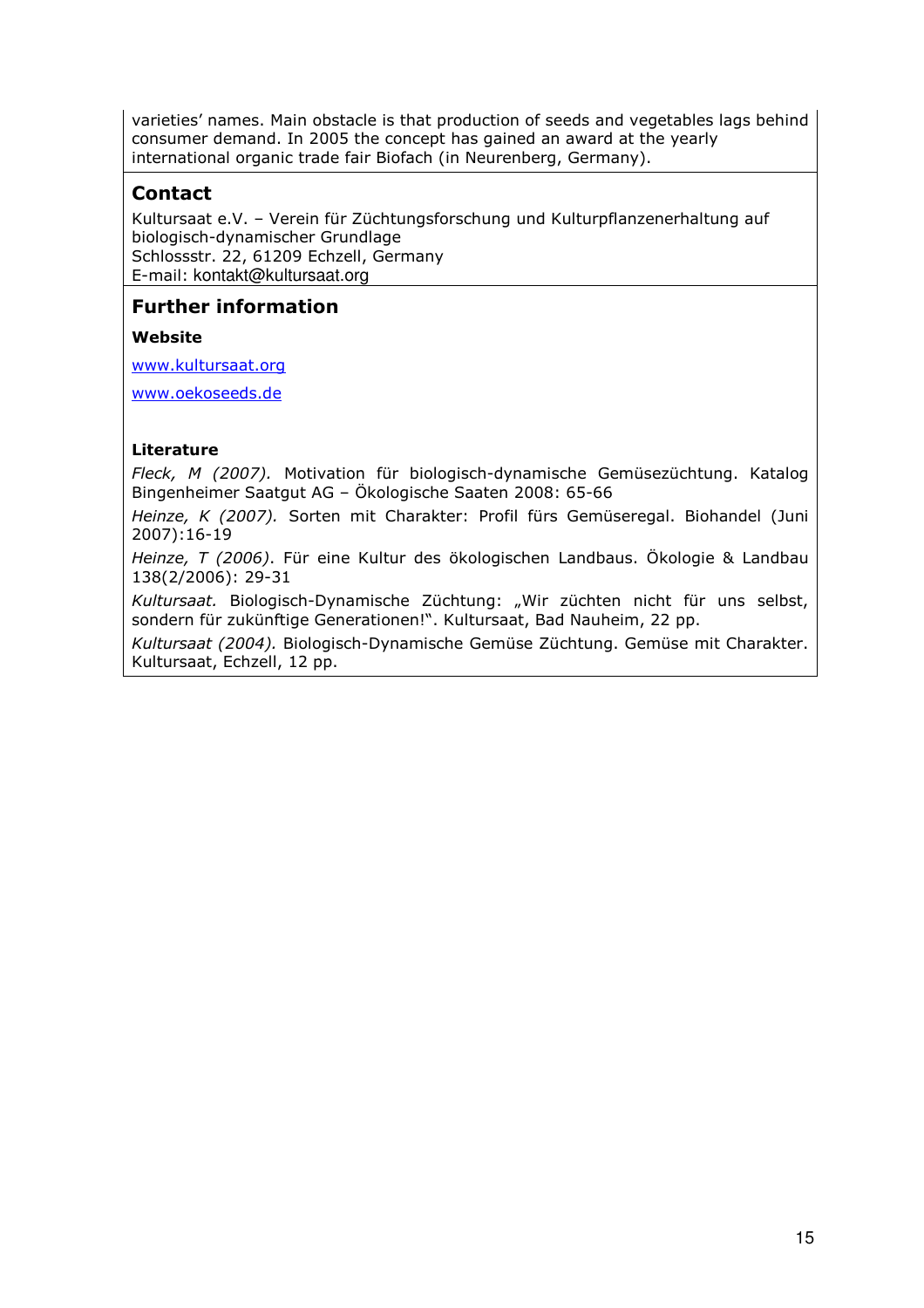Description of the existing breeding initiatives in Europe on landraces, conservation varieties and amateur varieties

## Plateforme Agrobiologique d'Inter Bio Bretagne à Suscinio (PAIS)

Vegetables– France



#### The Initiative

Plateforme Agrobiologique d'Inter Bio Bretagne à Suscinio (PAIS) is a network of organic vegetable producers, traders and scientists. The members of PAIS are involved in the evaluation, breeding and multiplication of traditional open pollinated varieties of vegetables that were originally cultivated in Brittany. They started with different species of Brassicas: cabbage, cauliflower and broccoli. Now their activities also include fennel, tomato, carrot, parsnip, leek, shallot and lettuces. This case study mainly deals with the breeding of cauliflower, as this is one of the crops with which they started and hence have the longest experience.

PAIS was established in 2000 through the initiative of farmers and traders, who are member of the regional organic organisation Inter Bio Bretagne (IBB). They started an experimental centre with fields and greenhouses at the farm of the agricultural school, Lycée agricole de Suscinio.

The following members participate in PAIS:

#### Farmer Organisations:

- Association des Producteurs de Fruits et Légumes Biologiques de Bretagne - Armorique Maraîchère
- Traders:
- Biomas
- Pronatura
- Poder

#### Scientific partners:

- INRA
- GRAB Avignon
- Lycée Agricole de Suscinio Ploujean Morlaix

The organisation employs one full time field technician and the agricultural school contributes with field labour at the experimental station. Currently PAIS is financed through IBB, Inter Bio Bretagne. The researchers belong to their own organisation and their activity were partly performed at PAIS.

### Organic cauliflower production in Brittany

The farmers involved are specialised organic vegetable growers and are situated in a fertile region with intensive year round vegetable production. They produce both for the local and export market. Their region is favoured by mild winters. This feature enables them to produce cauliflowers during the end of the winter period and early spring, when there is little or no fresh production in other regions in Europe. So, this makes the cultivation of winter cauliflower especially important and profitable for them.

Cauliflowers are planted during August and July and are harvested from September to June. Each variety produces harvestable heads during one month, so they grow many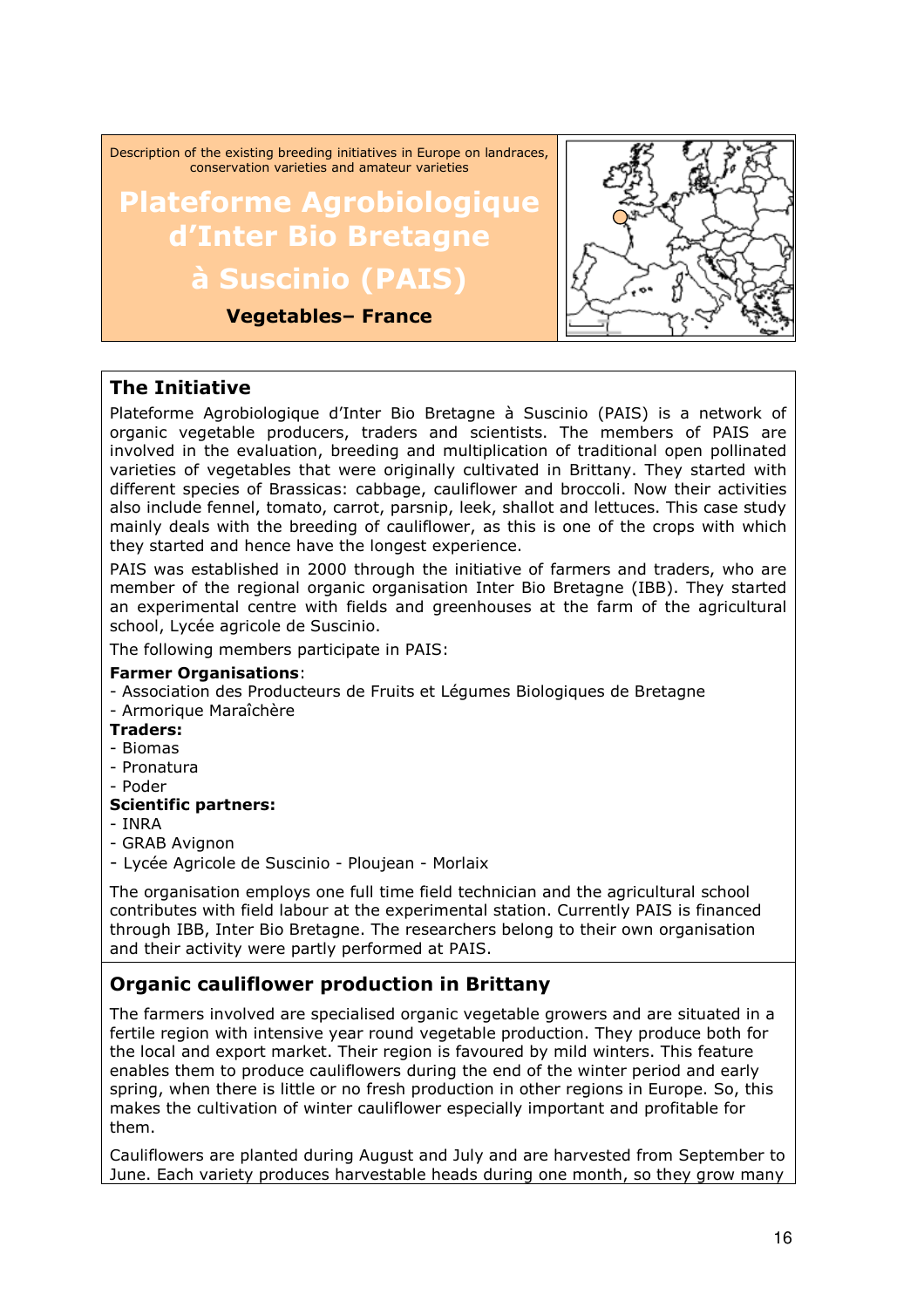varieties with different maturity periods. The early maturing varieties are called "autumn cauliflower" and the varieties that are harvested later in the season "winter cauliflowers".

Another important aspect of the region is that about 30 years ago farmers still produced vegetable seeds. The production of seeds disappeared with the replacement of open pollinated varieties by hybrids. However, older farmers have not completely lost the knowledge of seed production.

#### Motivation for involvement in breeding

The farmers' interest in traditional open pollinated varieties and in starting their own breeding is motivated by the fact that they find that most modern conventional seed companies only breed varieties that are not acceptable for organic farmers. First of all most of the companies only produce F1-hybrid cauliflowers. For the production of these hybrids, breeders mainly use Cytoplasmic Male Sterility (CMS). The most commonly used CMS-system is not derived from the cauliflower (Brassica olerecea) itself, but from radish (Raphanus sativus). The so-called "Ogura"-cytoplasm has been introduced in the crop by protoplast fusion, that is a form of genetic modification of the mitochondria. Moreover the "Ogura"-cytoplasm is patented. Both Genetically Modified Organisms and patents on life are not accepted by the organic sector. Secondly, most modern Brassica varieties are not adapted to the organic growing system as these were bred under high input conditions. So, since the conventional seed companies do not provide the varieties they need, the farmers decided to take seed production and selection of varieties in their own hands.

Besides this, farmers also manifest a strong desire not to become dependent on the modern seed sector that over the last decades has become more dominated by only a few large multinational companies. Furthermore, cultivation of local varieties also fits in their strong sense of regional pride.

The initiative was further triggered by a revision of the EU directive on organic farming (EU2092/91), that was aimed at increasing the use of organically multiplied seeds. Discussions on the obligatory use of organically multiplied seeds and a new regulation for organic seeds started around 1995. Only few conventional seed companies were prepared to provide organic seeds and therefore the farmers decided to set up organic seed multiplication themselves. For this purpose they needed open pollinated varieties that were not protected by breeders' rights.

#### Breeding and seed multiplication

The initial aim was to evaluate genetic resources from genebanks, to organise an organic variety breeding and seed production. When farmers evaluated traditional cauliflower varieties of the region, conserved in the INRA genebank, they became aware that these were interesting for direct commercial production. A number of farmers adopted local varieties that originated in their area, and started to improve these by selection.

The genetic resources of winter cauliflower came from the collection of the genebank of INRA. This genebank possesses a large (220) collection of local varieties of Brittany of winter cauliflower. This is because winter cauliflower has been a traditional crop in Brittany for one century. The cultivation of autumn cauliflower is from more recent times and varieties of the region originate from seed companies. To increase diversity for autumn cauliflower also genetic resources from other genebanks (UK, Netherlands, Switzerland) were evaluated.

Before distribution to the farmers, new genetic resources are first evaluated at the experimental station at the agricultural school. The varieties are jointly evaluated by researchers, farmers and traders. In this initial stage they evaluate the cauliflower for adaptation to the region and the organic cropping system. Besides the quality of the head, farmers are also specifically interested in cauliflower varieties that produce heads in the winter and spring season, because it is the period of production of the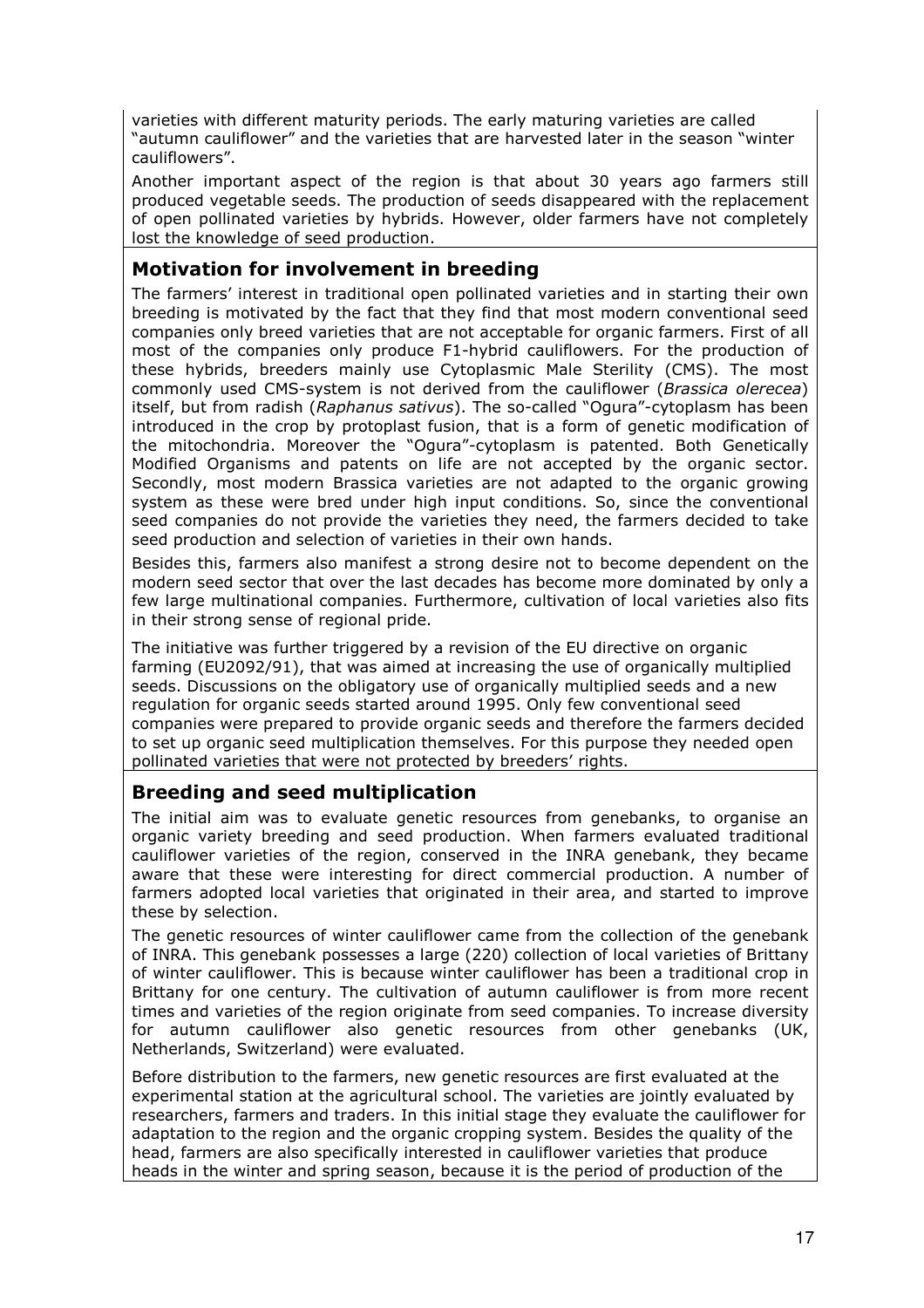traditional Roscoff type. Currently there are less commercial varieties that are suited to the Spring growing season. The participation of the traders is important to establish the market potential of the new crop. Also an important feature of this breeding programme is that they look for cauliflowers with characteristic colours (e.g. purple) and shape ("romanesco") and thus can be marketed as specialities.

From this central evaluation field at the PAIS, farmers choose the varieties they want to try at their own farm. To further improve these, they apply mass selection, with technical assistance of PAIS or the scientists at the beginning. They aim at better quality and not necessarily homogeneity. Farmers' requirements for homogeneity and quality depend on their marketing system (directly to local consumers or through traders and for export) and hence are different for each farmer.

For coloured cauliflower scientists have created new diversity by intercrossing different populations. This is because the original genetic resources needed improvement for various traits (mainly quality of the curd and leaf shape), before they would become interesting for commercial farming. The first generations (2 to 4) are grown and selected (mass or pedigree selection) at the experimental station. Future generations will be distributed among farmers for further selection.

Seed multiplication takes place through cuttings of the plant stems that are replanted for flowering. Seed production of the varieties that the farmers have chosen for commercial production and the breeding populations are carried out by the farmers with assistance of the field technician. An exception is the early maturing autumn cauliflower varieties. These are multiplied by the field technician. This is because the preparation of the cuttings requires attention during a period of the year in which farmers are very busy. Also, traditionally seed production of this maturity class has been troublesome, because of unfavourable weather conditions during the flowering and seed setting period.

#### Achievements and Future Challenges

From the genetic resources farmers have identified a number of traditional varieties that were originally from their own region, that were directly suitable for organic commercial production or only needed minor selection effort to make these suitable.

Farmers need to exchange their seed from their production mainly because one farmer can not breed all the varieties he needs. The period of production is about 9 months long and to cover this period at least 6 to 10 varieties, with different maturity dates, are required. Brassicas are cross pollinators and hence the multiplication of many different varieties needs special care. They have decided that having an association for this, will be more efficient in the current legal context. Furthermore, in this way they can share machinery and equipment. For this purpose the have recently created the association "Kaol Kozh". This association will also deal with the legal issues of the seeds and breeding initiatives and the financial revenues.

This case of vegetable breeding by PAIS is an example of collaboration between farmers and scientists. The role of the scientists and the field technician is making available knowledge on traditional varieties, breeding and seed multiplication, through field visits, workshops and publications. Besides that they also are important in obtaining access to genetic resources of the genebanks. The collaboration with the scientists gave the farmers direct access to the traditional varieties that are stored in the gene bank. This is important because in France it is usually not easy for farmers to obtain seeds directly from the genebank.

### Contact

Mathieu Conseil (animateur scientifique et technique) P.A.I.S. - Lycée Agricole de Suscinio - Ploujean - 29600 MORLAIX tél. 02 98 72 03 22 ou 06 98 12 45 75 mail : mathieu.conseil@educagri.fr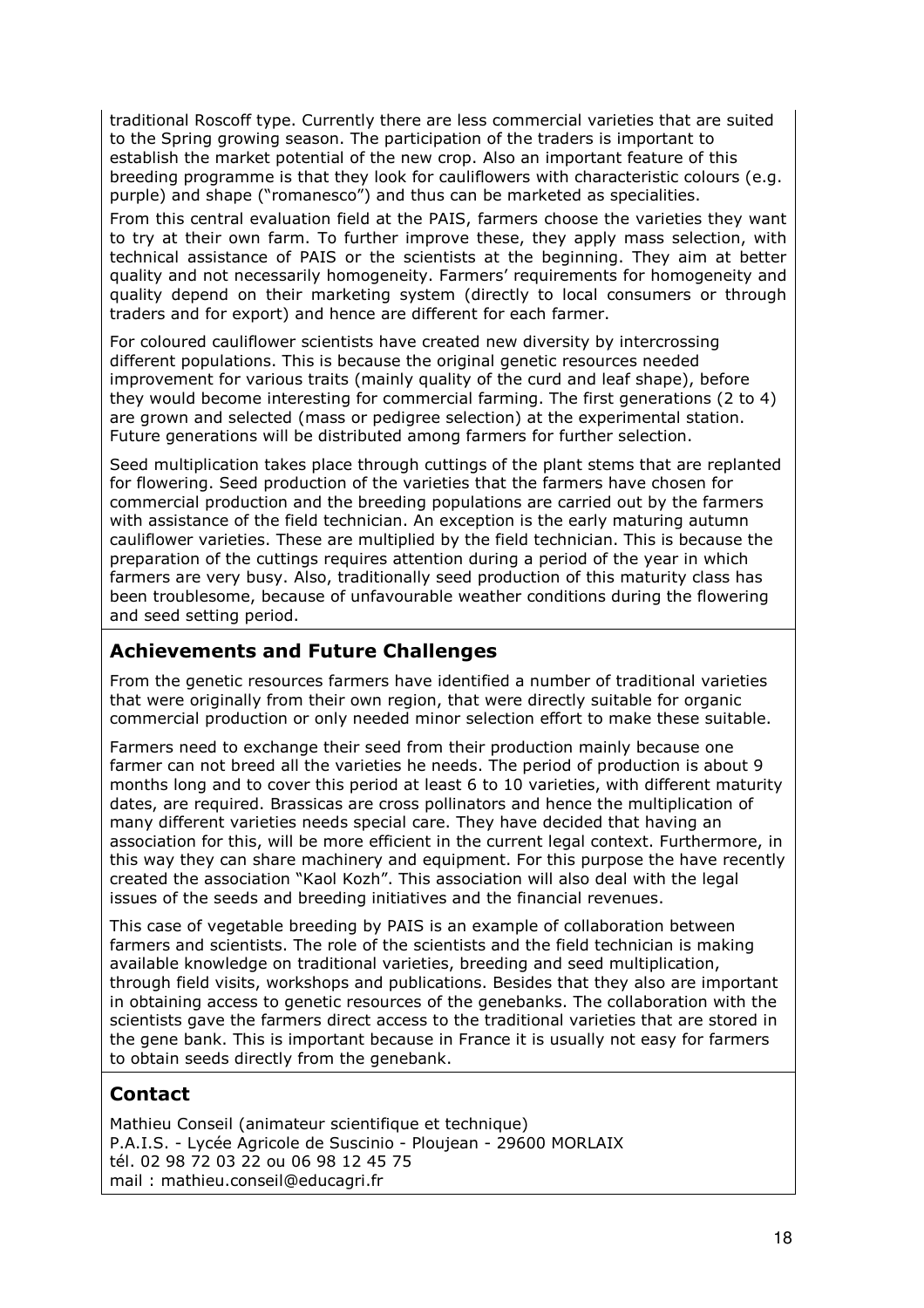### Further information

#### Website

www.interbiobretagne.asso.fr/legumes-2-44.html

#### Literature

Chable V, Conseil M (2006). Participatory cauliflower breeding for organic farming in Brittany - France. In: Desclaux D, Hédont M. Proceedings of the ECO-PB Workshop: "Participatory Plant Breeding: Relevance for organic agriculture?" 11-13 June 2006 La Besse, France. ITAB, Paris: 88-92

Chable V, Conseil M (2005). Variétés et semences de choux et choux-fleurs pour l'agriculture biologique: de l'évaluation des ressources génétiques vers l'organisation d'une filière semences. Séminaire sur les recherches en Agriculture Biologique INRA-ACTA, Draveil, 20-21 novembre 2003, (2ième partie): 149-162

CHABLE V, CHIFFOLEAU Y, CHITTRIT JJ, DREYFUS F, JAILLARD B, LE LAGADEC F, CONSEIL M, LE JEUNE B, LEA R, MIOSSEC R (2003). Culture légumière biologique : le défi variétal -Exemple des choux et choux-fleurs en Bretagne – PHM revue Horticole supplément Le maraîcher, 443: XIV-XVII.

Chable V (2003). An approach to organic plant breeding of cabbage and cauliflower. In: Lammerts van Bueren ET, Wilbois KP (eds.). Organic Seed Production and Plant Breeding - strategies, problems and perspectives  $-$ . Proceedings of ECO-PB  $1^{\text{rst}}$ International symposium on organic seed production and plant breeding, Berlin, Germany, 21-22 November 2002, European Consortium for Organic Plant Breeding, Driebergen/Frankfurt: 34-39.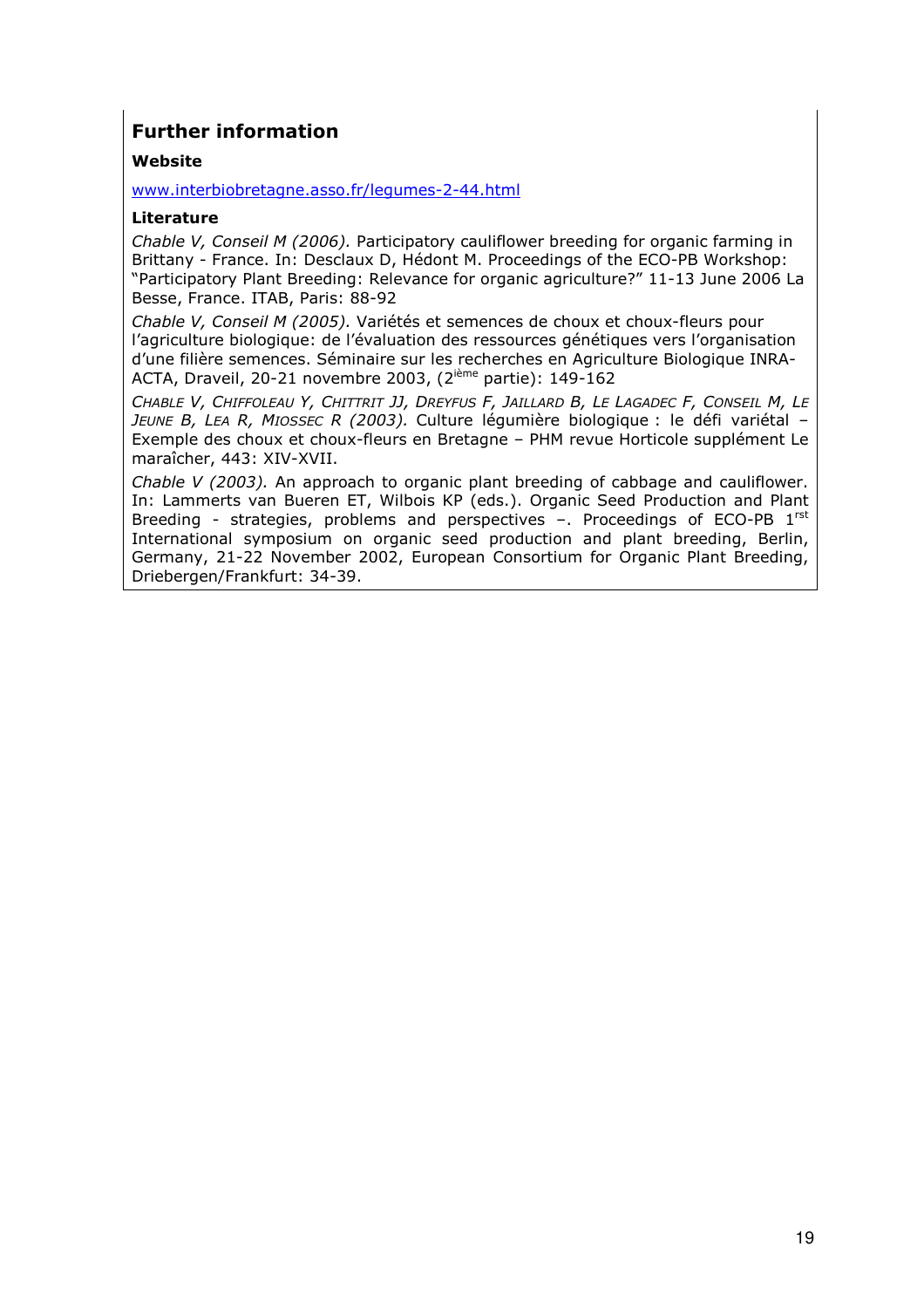Description of the existing breeding initiatives in Europe on landraces, conservation varieties and amateur varieties

## Syndicat de Promotion **Touselle**

#### Wheat, France



#### The Initiative

"Touselle" is a group of wheat varieties that were traditionally grown in the South of France (Languedoc, Provence) and are characterised by being soft wheat varieties which are appreciated for its baking quality, mature early and give relatively good yields under marginal conditions. The grains can be either white or red and ears can have awns or be awnless. Touselle wheat is adapted to the South of France. The first known written reference to this name dates back to 1042. After the First World War Touselle varieties were replaced by modern varieties.

To promote the cultivation of Touselle varieties and its use in breadmaking in 2005 the "Syndicat de Promotion de la Touselle" was founded. This association consists mainly of organic farmers but also a miller and baker. Besides Touselle wheat, they also started collection and breeding of traditional Mediterranean fodder crops. In 2007 it had 54 members. Driving force behind the initiative is the agronomist and organic farmer Henri Ferté, who started to grow Touselle varieties in 1997.

The association is member of the farmers network Réseau Semences Paysanne (RSP). RSP unites different French farmer groups that are involved in breeding, conservation and development of the cultivated biodiversity. . The RSP members that are active in wheat and breadmaking are subdivided in six regional groups. They exchange seeds within and between regions and organise meetings to discuss breeding and bread making.

### The production and processing of Touselle wheats

Generally, the farmers involved have a small organic farm, but type of farm varies from mixed (animal and crop production) to specialisation in cereal production only. The producers involved are organic farmers. The wheat is adapted to poor soils. Under such conditions the yield is about 2 to 2,5 tons per hectare.

The wheat is processed by the miller who is member of the association. It is mainly used for bread production. This is done by the farmers themselves on their own farm, but also a number of organic bakers are interested to use flour of Touselle. Furthermore, consumers also buy flour for home baking.

### Motivation for multiplying and breeding Touselles

The primary motivation is to re-introduce these traditional varieties that are part of the cultural heritage of the French Mediterranean region. Furthermore, unlike modern varieties, Touselles are specifically adapted to low input organic cropping systems in the South of France and have an exceptional baking quality.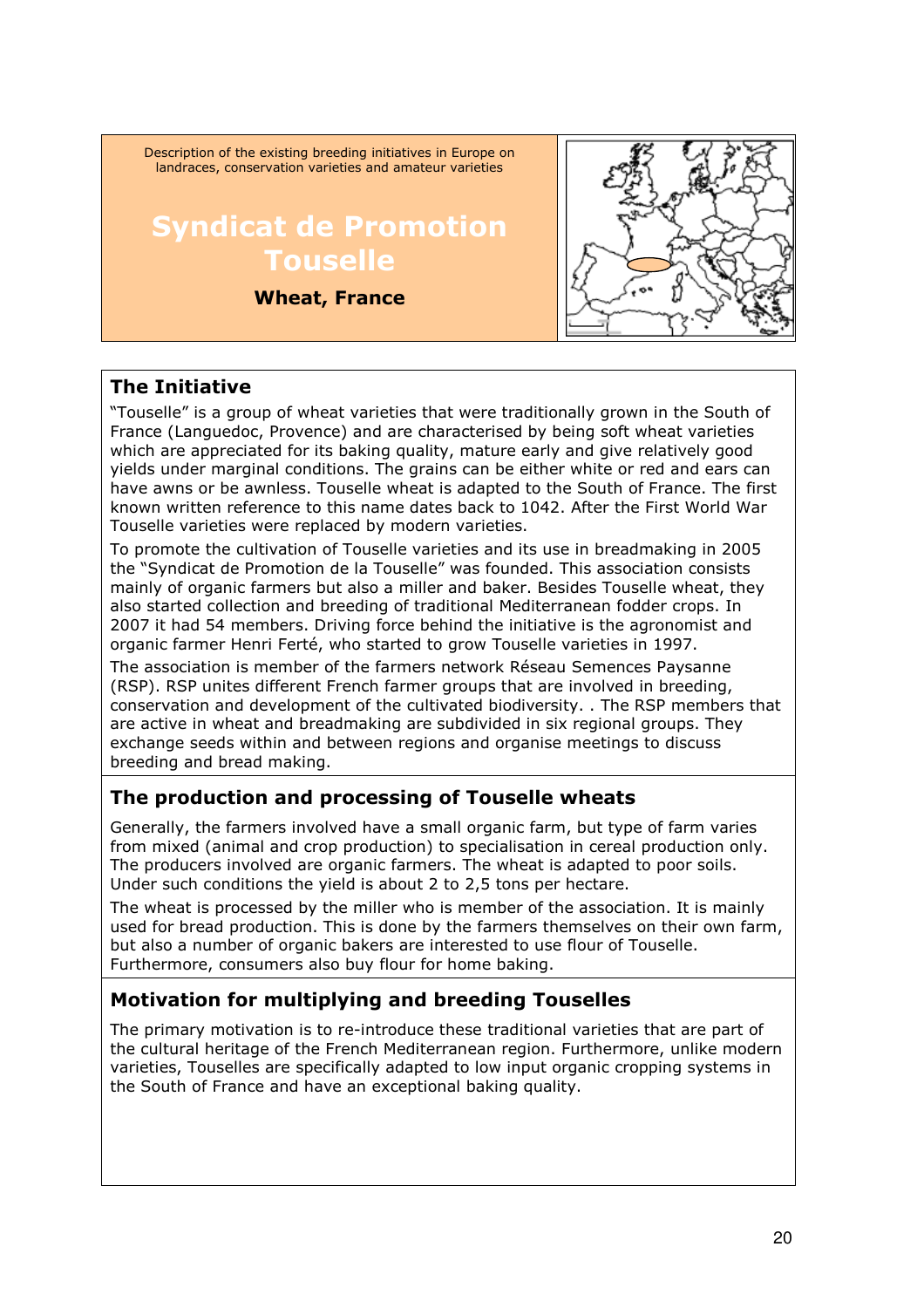#### Breeding and multiplication

Henri Ferté started to experiment with Touselle varieties in 1997. He obtained small seed samples of four varieties from the genebank of INRA-Clermont-Ferrand: "la Touselle Anone", "la Blanche de Provence", "la Blanche Barbue" and "la Rouge". He multiplied these four varieties as a mixture in a small plot in his back garden and after two seasons he had enough seeds to sow a bigger field of 1 hectare. In this period he also studied how to manage the cultivation (sowing date, seed density, etc.) of these varieties.

In 2004, he began to exchange seeds with other organic wheat farmers. In the beginning he sold seeds, but then was faced with legal problems because these varieties are not registered in an official Variety Catalogue. According to EU seed directives, in the European Economic Area only seeds of officially registered varieties may be sold or exchanged between farmers. This was solved by setting up the association "Syndicat de Promotion de la Touselle", that aims is to exchange the seeds. New members who receive seed agree to return two times the same quantity of seeds to the association after harvest.

At the farm of Henri Ferté the association established an experimental field to evaluate "new" strains of Touselle. They received four additional Touselle varieties from the INRA genebank and also are collecting seeds from old farmers who still grow Touselle varieties. These farmers mainly are found in mountainous regions. Besides growing mixtures of Touselles, they also maintain all varieties as "pure" lines for further studies.

The other farmers of the association maintain and multiply the Touselle varieties as "pure" lines at their own farm. The farmers apply mass selection. The also select for off-types by observing plants within their fields or within smaller plots, and identifying new or different phenotypes that might be of interest to them. New plant types might have appeared by mutation or by natural crosses between plants within the same variety or between plants from neighbouring fields or plots. Then, the farmers harvest the spikes of these specific new types, they grow the seeds separately to develop new populations or varieties. Some farmers also grow their varieties in different pedoclimatic conditions, either stressing conditions to select for more resistant plants, or their move the varieties in different environments (such as in mountains) from one year to the other to "restore" robustness.

#### Achievements and Future Challenges

The initiative grew from a private activity of one person to an association of more than 50 members. The members are re-introducing Touselle varieties at their farms. Through participation in regional meetings and the participation in the national farmers network Réseau Semences Paysanne knowledge on the Touselle varieties is spreading. This resulted in setting up another farmer group in the Arriege District.

The "Syndicat de Promotion de la Touselle", wants to re-create a link between farmers, miller and bakers. Therefore they organise exchange meetings between the these groups. At the moment, bakers are starting to use Touselle flour and are experimenting with blends to improve the baking quality.

## Contact

touselle@ctics.net (Henri Ferté) President of Touselle

#### Further information

#### Website

www.semencespaysannes.org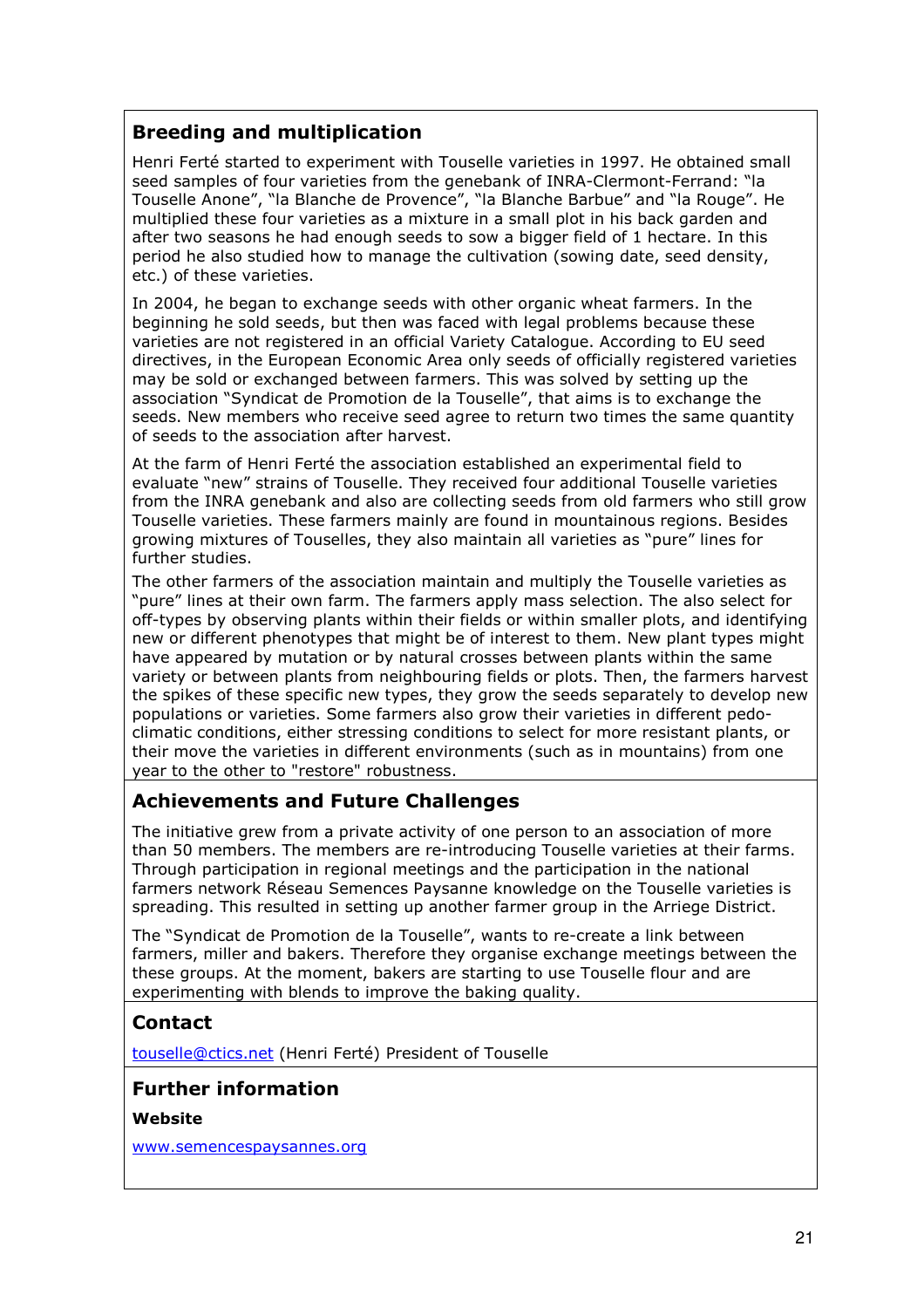#### Literature

Réseau Semences Paysanne (2005). Relance de la touselle dans le Gard: témoignage. Bulletin no 13 (Juillet 2005). (www.semencespaysannes.org)

Réseau Semences Paysanne. Céréales anciennes et boulangerie paysanne: les groupes et associations. (www.semencespaysannes.org)

Réseau semences Paysannes (to be published in 2008): Le renouveau des blés anciens et de pays: initiatives d'aujourd'hui.

Zaharia H (2007). Bread of life. Seedling (April 2007): 12-15 (www.grain.org)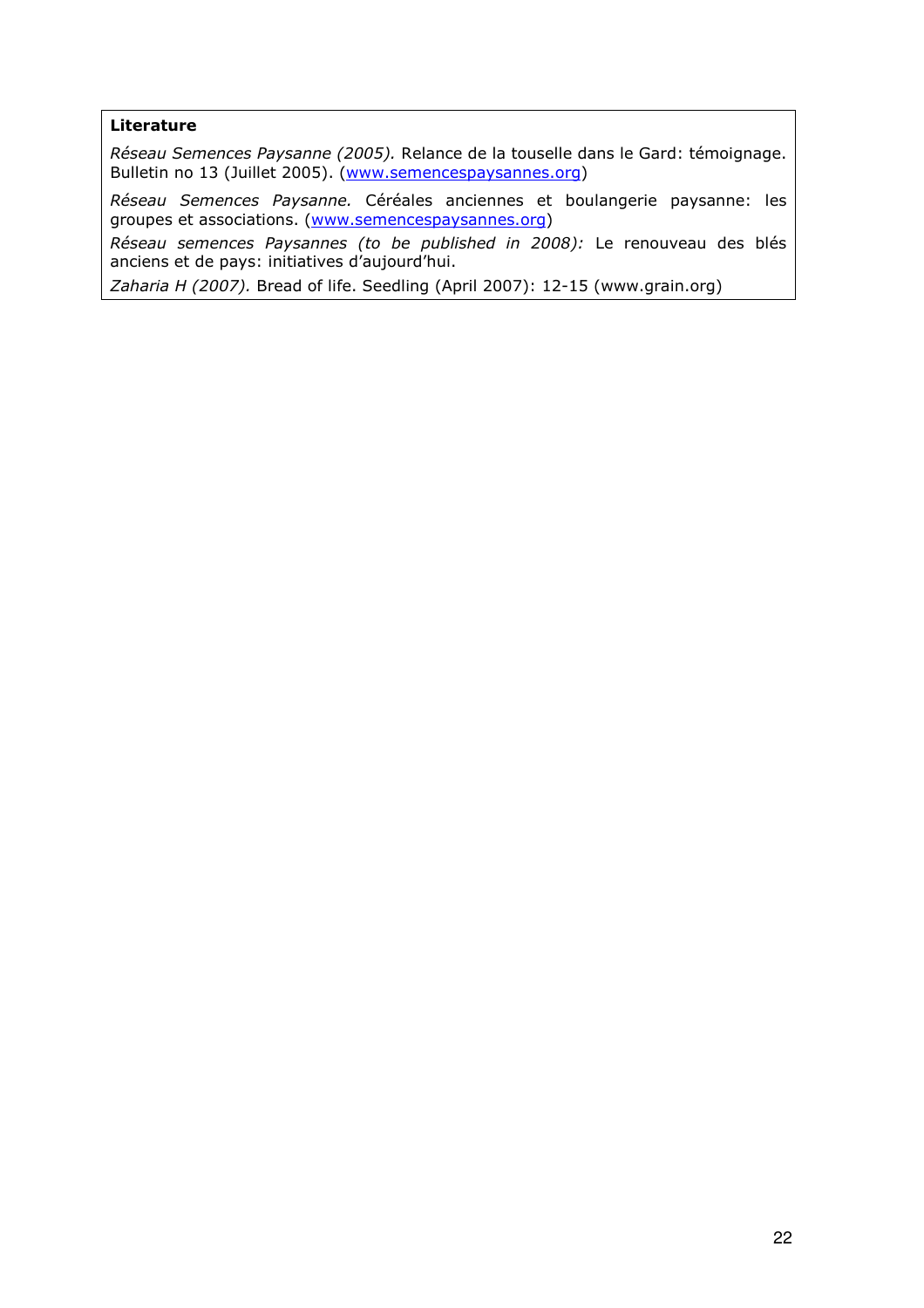

#### The Initiative

The Consorzio Solina d'Abruzzo was established in September 2006 to conserve and market the ancient wheat (*Triticum aestivum*) variety Solina. The flour of Solina has an exceptionally good taste and quality and is used for bread and fresh artisanal home made pasta. To compensate the relatively low yield, the Consortium aims at selling the flour at a price that is twice the price of ordinary flour. This is only possible when quality and provenance can be guaranteed. The fact that the production of Solina needs to be controlled and cannot be left to in the hands of the free market was an important reason to formalise the initiative. Furthermore the legal structure also allows at getting access to apply for projects to support the marketing.

The initiative started in 1997 as a programme of ARSSA (Agenzia Regionale per i Servizi di Sviluppo Agricolo), the agricultural extension and research institute of the regional government of Abruzzo. This programme aimed at the collection, characterisation and evaluation of different traditional crop species in the Abruzzo Region. ARSSA found many cereals still cultivated by farmers: common wheat and emmer were the most common, but also some landraces of durum wheat, rye and barley were still cultivated. The variety Solina d'Abruzzo was chosen as the more important landrace for the project, because of the farmers' interest in this particular variety. Additional traditional landraces that are grown are Ruscia (a Sicilian landraces of durum wheat cultivated since more than 50 years in the region) and a spelt ecotype of Central Italy (Triticum dicoccum). The aim of the consortium is to enlarge the cultivation of local varieties with the technical support of ARSSA.

The consortium consists of about 12 famers of the provinces Aquila, Pescara and Chieti and the public organisation ARSSA.

#### The production and processing of Solina wheat

At present Solina is still used by many rural families in mountainous regions of the three provinces Aquila, Pescara and Chieti to produce their own bread and pasta. The history of Solina in the areas is testified by many documents and proverbs; for example notary deeds of the first half of the  $16<sup>th</sup>$  century record the trade of "grano" solino" and a book of 1793 speaks of "Il pane a Popoli esce dal grano solino" ("the bread in Popoli is made by Solina wheat").

Solina is a winter wheat, which has to be sown in September or in the first half of October, has a big ear with good protein content. The variety is well adapted to poor soils with an excellent resistance to cold that occurs at high altitudes. In these marginal areas, where it is grown, it has a low but stable yield of about 2 tons/ha. The low yield is compensated by the exceptional good taste and aroma of its flour.

Farmers in the Consortium are almost all organic (11) and they cultivate overall 500 ha of wheat. They have also leguminous in rotation with cereals and their farms are mainly located in national or regional parks.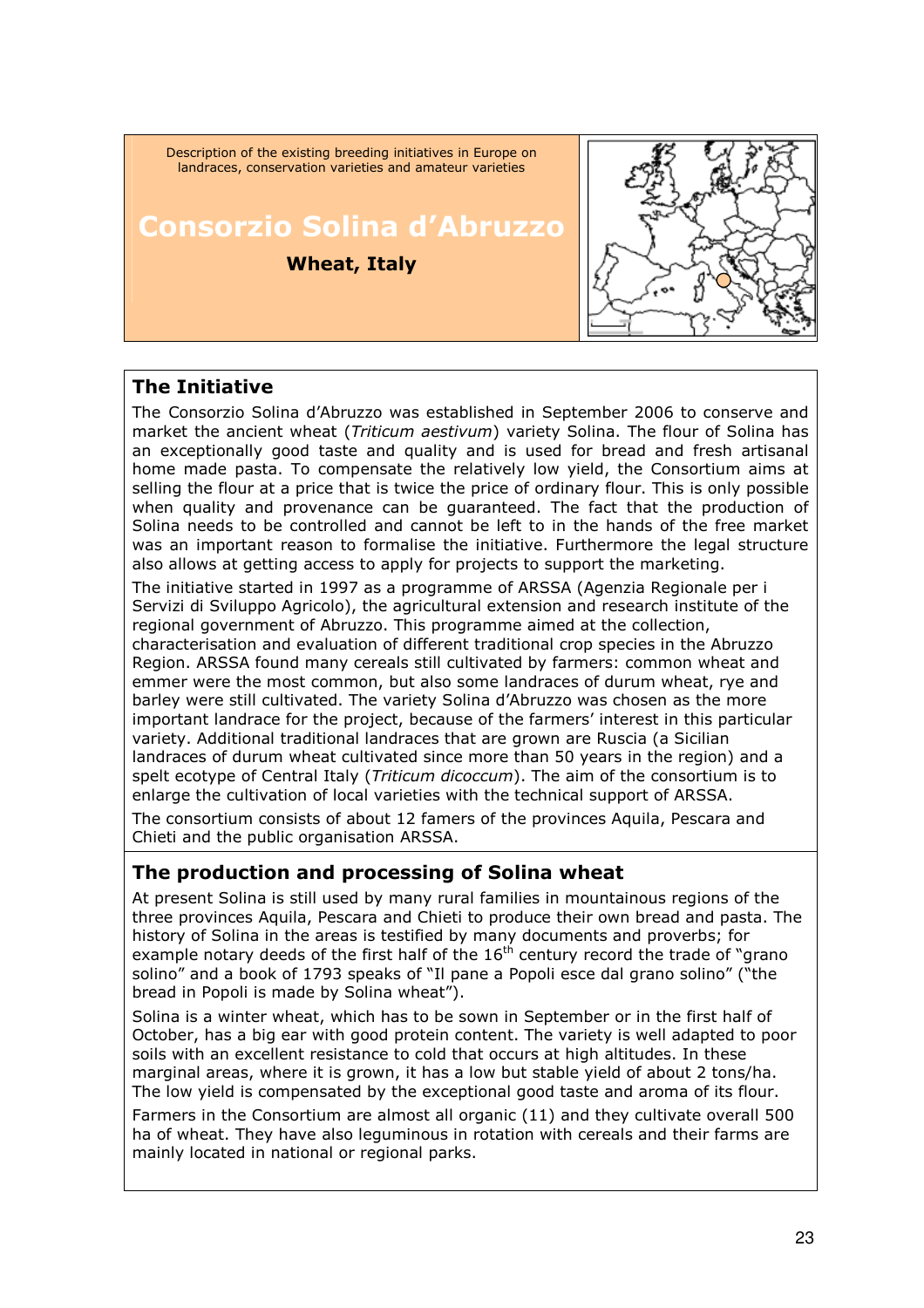The Consortium uses two small organic mills, one uses traditional milling stones and the other is a more modern roller-mill. At the moment the production of flour is dedicated to own consumption and direct selling to consumers at the local markets. They are still in the process of trying to convince bakers to use Solina flour.

#### Motivation for maintaining Solina

This variety has a huge cultural value. It's part of the culture of mountain rural areas, as testified by many proverbs. The flour produces bread with a characteristic and highly appreciated colour, taste and smell.

Furthermore Solina is maintained because of its ability of growing in cold areas with snow during the winter (more than 1,400 mt).

### Maintenance and multiplication

Within the Region there are a number of "ecotypes" of Solina that differ in flowering time and other physiological characteristics. ARSSA has listed fifteen diverse populations, which are all conserved by the Institution. Four of these fifteen are actually grown by the farmers of the Consortium

Each farmer of the Consortium harvest his own seeds from his wheat production field. If they have multiple fields with Solina, they choose the best field for saving seeds. After harvest seeds are mechanically cleaned and seeds are kept in cool and dry stores, usually mixed with some smelling grasses.

Maintenance breeding is done by ARSSA. The collected seed samples were also "contaminated" with seeds of other varieties and species and ARSSA also is eliminating these seeds from the seed stocks. Consortium members who need seeds can obtain these from ARSSA. The institute has its own research field and also farmers growing seeds on behalf of ARSSA.

### Achievements and Future Challenges

There is a strong demand of Solina seeds from farmers outside the Consortium. However, at present the Consortium is still in the process of establishing their own market to be able to promote and sustain the cultivation of this particular variety. Therefore at the moment they only provide seeds to Consortium.

One of the major challenges is to find bakers that are able to use and valorise their flour. However, the use of Solina flour would also require an adaptation of the modern baking process and not many bakers are prepared to do so. The Consortium is working with other regional initiatives organised by ARSSA, for example the project "Pane nei Parchi" that aims at improving the traditional bread production from Solina flour. Besides that, they are increasing the marketing possibilities by diversifying their products (e.g. biscuits, dried pasta's).Furthermore they also are looking for financing to establish their own mill and bakery.

Another problem at the moment is that seeds are often mixed with other cereals seeds, like e.g. barley. At present they are purifying their seed stocks. In the future they would like to improve the seed cleaning machinery.

In the next years the Consortium has planned to start cultivating local varieties of other crops like legumes, vegetables and fruit trees.

#### **Contact**

Donato Silveri. Consorzio Produttori Solina d'Abruzzo, via Quintino Sella 5, 67039 Sulmona (AQ), Italy. Tel. +39.86433332 E-mail: silverid@arssa-mail.it.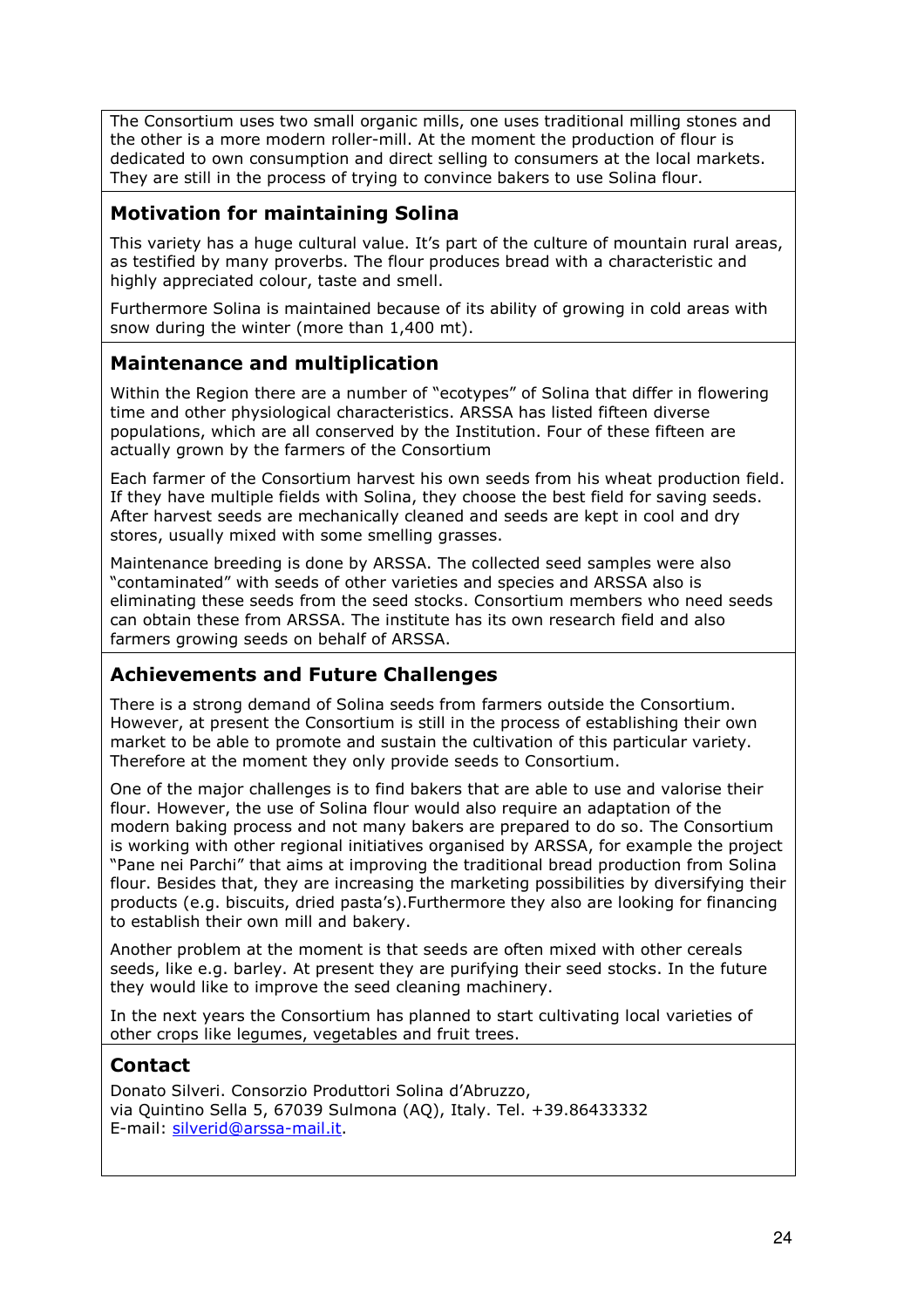#### Further information

#### Website

www.arssa.abruzzo.it/index.php

#### Literature

Dalla Ragione I, Porfiri O, Silveri D.D, Torricelli R, Veronesi F, 2004. Le risorse genetiche autoctone della regione Abruzzo: un patrimonio da valorizzare. ARSSA, Avezzano (AQ).

Manzi A., 2006. Origine e storia delle piante coltivate in Abruzzo, Casa editrice Rocco Carabba, Lanciano (CH).

Torcia M, 1793. Saggio itinerario nazionale pel paese de' Peligni fatto nel 1792. Napoli. Ristampa anastatica a cura di Adelmo Polla Editore, Cerchio 1986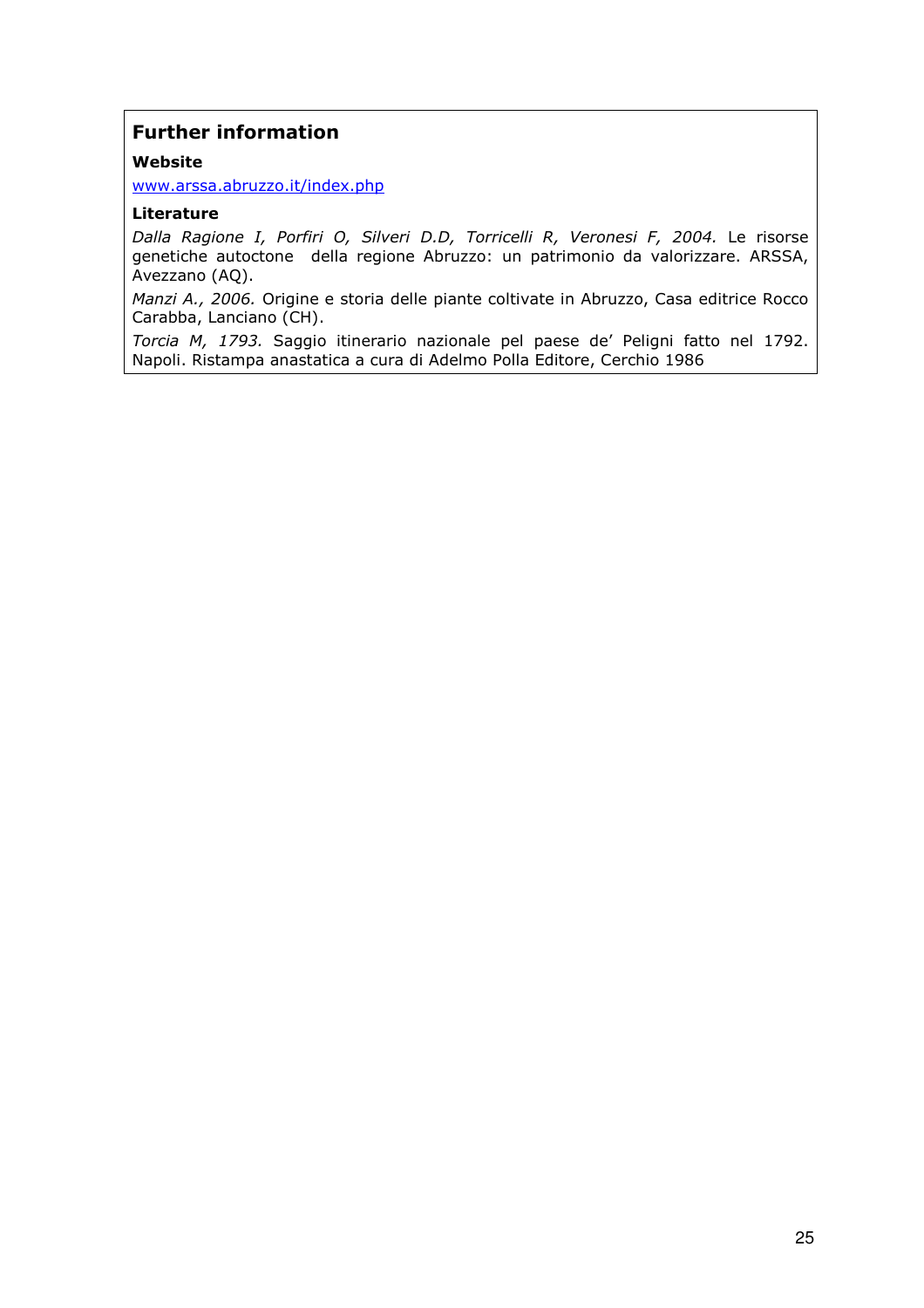Description of the existing breeding initiatives in Europe on landraces, conservation varieties and amateur varieties

## Allkorn Cereals, Sweden



#### The Initiative

Allkorn is involved in breeding and multiplication of traditional varieties of all cereals that were traditionally grown in Sweden such as: winter and spring wheat, spelt, emmer, einkorn, rye, spring barley and oats. The initiative is looking for varieties with high nutritional quality and adaptation to local climate and (organic) cropping conditions. Furthermore it supports farmers with the marketing of their products. Through its website (www.allkorn.se) consumers are linked with local producers.

The initiative started in 1995 as a research project on old Scandinavian landraces at the Swedish Agricultural University (SLU) in Alnarp. To support farmers who want to grow these varieties in 2003 the Allkorn association was set up. The main breeding is still concentrated at the organic experimental farm of SLU in Alnarp. Since the beginning also a limited number of farmers are involved in breeding at their own farm.

The association has about 120 members of which some 50 are organic farmers that grow traditional varieties.

### The cultivation and processing of traditional varieties

Mainly organic farmers participate in this project. In Sweden organic farms are mostly situated on less fertile soils and in the Northern regions of the countries the percentage of organic farms is higher than in the south. The participating farms vary from big with several 100 hectares to small with only a few hectares. Farmers which are interested to produce cereals for consumption often do not have animals on the farm and the crop rotation is dominated by cereals, preceded by grass –clover

The cereal yields of old varieties are often lower than for modern varieties ( 3-4 tons/ha) but the market value is significantly higher. Most farmers experience that the growing of the varieties is quite easy because they compete very good with weeds and the weaker straw is seldom a problem because most farmers do not fertilise with mineral nitrogen.

The cereals are processed by local millers with roller mills. The products are packed for consumers and distributed to local or regional shops and also sold to bakers. The bakers that are interested, usually apply traditional baking methods with long fermentation periods and sour dough. New bakeries with stone ovens have been constructed in three different regions and they have became very popular especially for tourists. To bake the old varieties with old baking methods (sour dough) and in a stone oven gives an extra added value to the bread.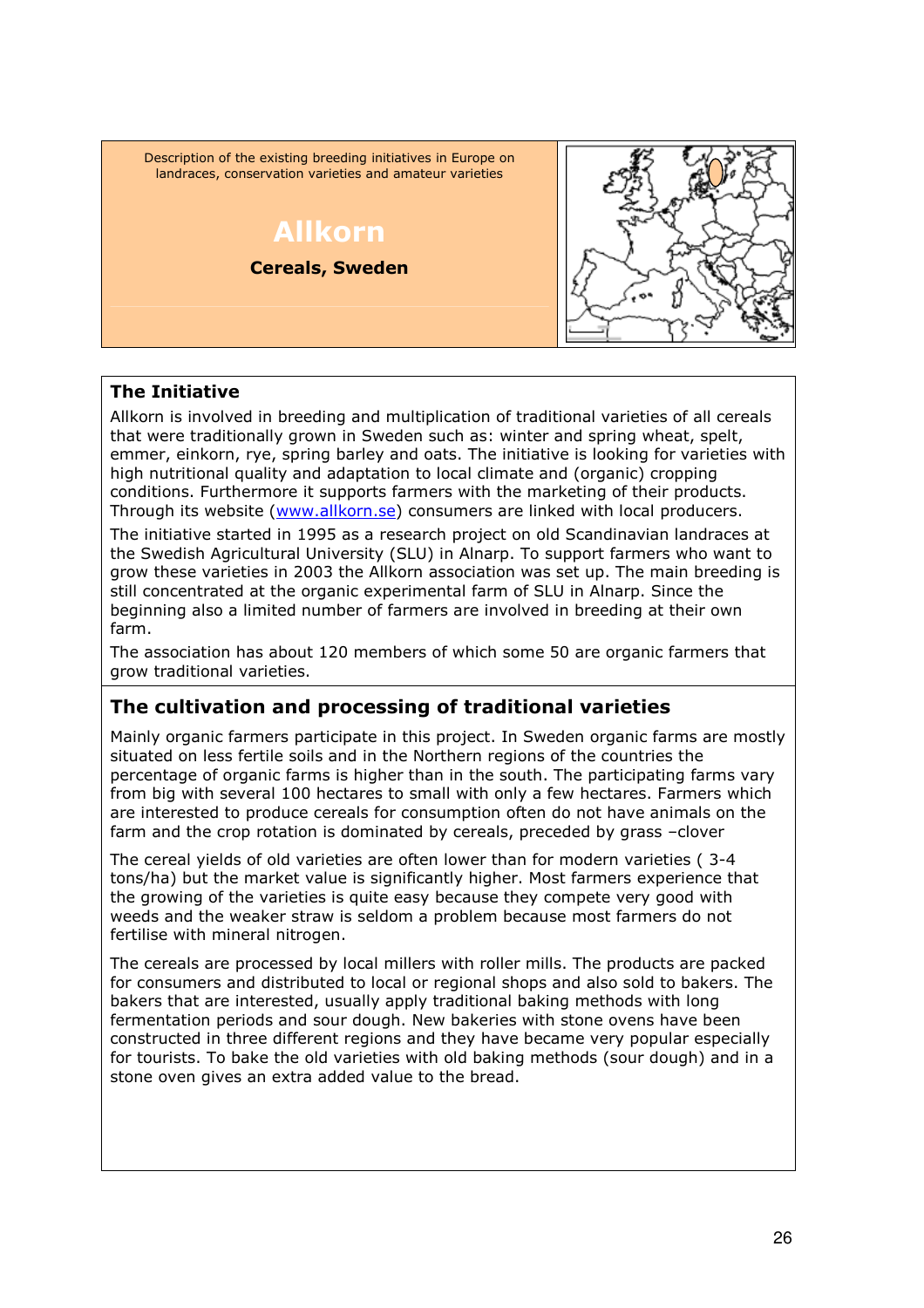#### Motivation to multiply and breed traditional Scandinavian cereal varieties

Farmers are interested in traditional and older (bred before 1960) varieties because these possess special qualities (taste, nutritional value), that can not be found in modern varieties and are more adapted to their cropping systems. For autumn sown crops winterhardiness is an important trait for adaptation to the local Nordic climate. Furthermore, organic farmers prefer tall varieties, because these are better in suppressing weeds. Also, tall varieties are less susceptible to ear diseases, as many pathogens stem from the soil and have more difficulties to reach the ears when these are higher above the ground. Besides that microclimate around the ears is usually less humid and so less favourable for fungi in tall plants.

Especially crops like barley and oats contain health improving substances such as Beta-glucan (a fiber that has a positive effect against intestinal cancer) and plant pigments (anti-oxidants). When grains are used for direct human consumption, hulless variants of these species are interesting, because these can be marketed without having to process the seeds.

#### Breeding and multiplication

Main breeding activities are carried out by a researcher of SLU in Alnarp. Since the beginning of the project seeds are distributed to farmers. A few of these farmers also do some selection.

The varieties in the breeding programme were obtained from the Nordic Gene Bank. Both traditional Swedish varieties and cultivars that were bred by Scandinavian seed companies between 1900 and 1960 were included. Furthermore, the researcher has collected varieties from farmers that still grow traditional varieties.

The researcher is member of the Association of Bio-Dynamic Breeders (ABDP) and applies breeding methods that were developed by Bio-Dynamic breeders. For maintenance he is selecting for individual ears that are typical for the variety. To obtain new varieties he selects for "off-types" with interesting traits such as tallness, disease resistance, colour, harmonious form, etc. All selections are sown according to the ear bed method. In this method ten ears of each selection are sown in separate lines and in the line seeds are placed in the same order as the original sequence of the kernels in the ear. The researcher is looking for diversity that is already available within the varieties. He does not make crosses to create new diversity. He also does not see a need for crossing, because he finds sufficient diversity within the varieties that already exist in the Gene Bank. First priority is to screen all material in the Gene Banks..

Farmers can choose 10-15 varieties from lists on the website for evaluation on their own fields. The list contains pictures of the variety and a description. They receive 1 kg. of seeds of each variety. From this set of varieties, each farmer selects a few varieties for further multiplication on his own field. Varieties are sown as a pure stand, but they are also sown as mixtures to enhance disease resistance and yield stability.

A few farmers start to make their own selection within these varieties by picking the healthiest and best looking plants and also picking out off types. The majority of the farmers do not actively select, but they do report that the varieties are changing after two years of multiplication on their farm. So, in this case the environment is doing the selection.

Not all farmers are interested in evaluating varieties at their own farm The small quantity of seed that is available per variety requires special care with sowing and harvesting and is not always possible with the regular machinery available at a farm. The farmers that do not want to sow their own evaluation trials, can observe the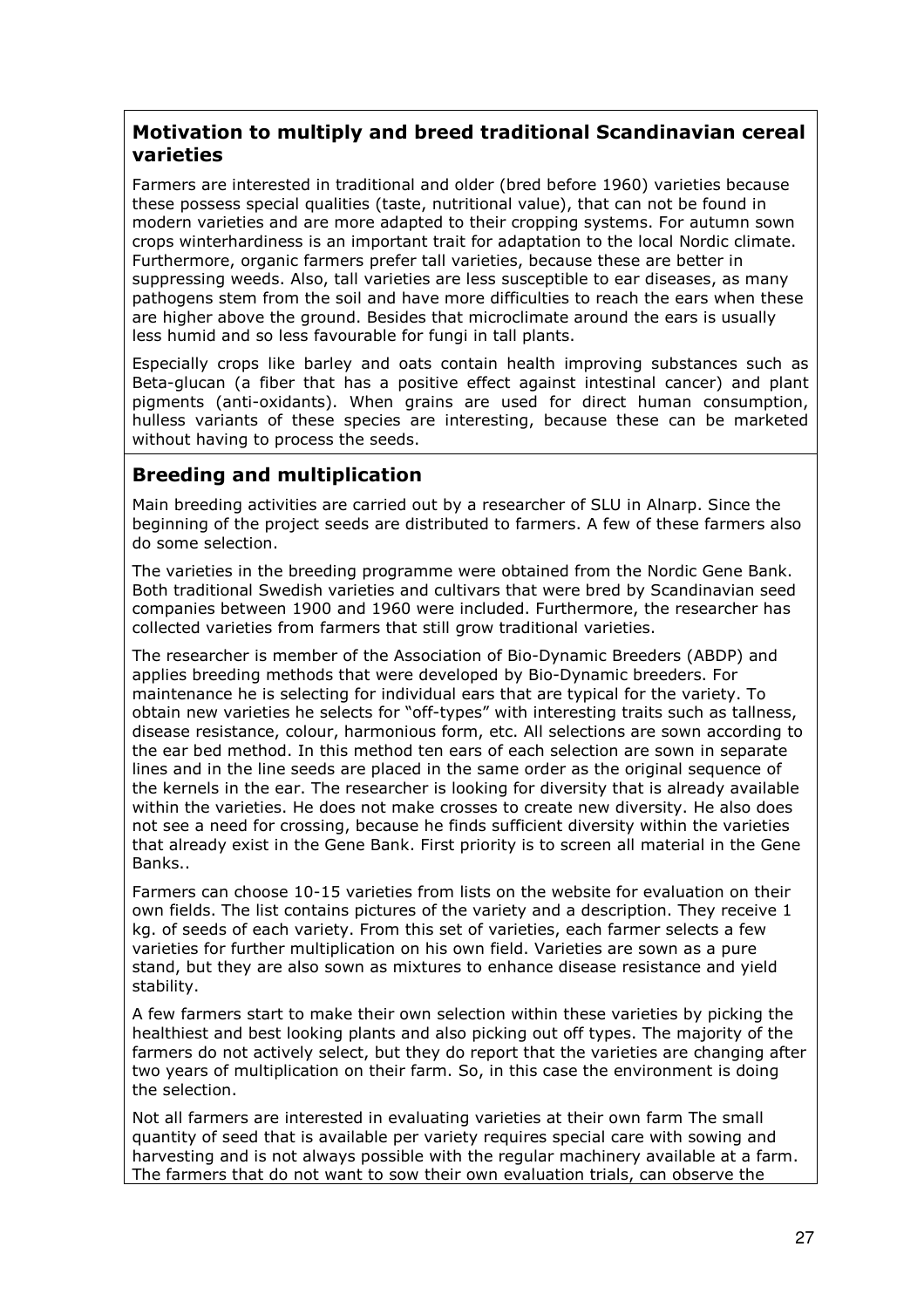varieties during field days at regional demonstration trials at various locations in Sweden.

Seed multiplication is done by SLU on organic fields in Alnarp and Uppsala and since 2000 at experimental farms in other regions (Halland, Gotland and Bohuslän). After obtaining seeds, farmers multiply the seeds on their own farm for several generations. Also farmer groups have been and still are formed for seed multiplication. However, farmers would prefer that experimental farms produce certified seeds for them because sometimes they encounter problems with seed health (Tilettia caries).

#### Achievements and future challenges

Many varieties from the programme have been taken into production in the regions, where they originally came from. In organic fields with less fertile soils these varieties often have the same or even better yield than modern varieties and always a better protein content and weedcompetitiveness. Besides that, some varieties are valued for their special and nice colours. Good winterhardiness allowed farmers in the North of Sweden, who stopped growing wintercereals 20 years ago, to grow these cereals again.

Good taste and aroma of the varieties are important for the farmers, because it enables them to get a higher price. Also the cultural history is used in the marketing concept The nomination of two varieties for the Swedish Ark of taste of Slow Food will further support the marketing.

Local bakers are involved in the assessment of baking quality and taste. Traditional varieties usually have a higher gluten content, which is positive for baking quality. However, gluten is also usually weaker in traditional varieties. This makes these varieties suited for more traditional baking processes, but not for industrial baking. Allkorn also teaches consumers old baking methods.

A regional farmer group has been set up in Västergötland (www.wastgotarna.se) and new groups are being formed in other Swedish regions to facilitate marketing, processing and seed productions.

A threat to this project is that the EU seed regulations do not permit the distribution among farmers of the seeds of the varieties. As it is not legal to distribute the seeds, the farmers must make contracts within the regional groups, but it is very difficult to distribute the seed to interested new farmers. Also, due to the regulations seed multiplication is not certified. The production of certified seeds would improve seed quality.

#### **Contact**

Hans Larsson Swedish University of Agricultural Sciences – Department of Crop Science Box 44, SE-23053 Alnarp, Sweden E-mail: info@allkorn.se

#### Further information

**Websites** www.biotron.slu.se/hl www.allkorn.se www.wastgotarna.se Literature

Larsson H, (2006). Old cultural cereal varieties are broadening the genetic base for farming and will increase the quality for consumers. In: Desclaux D, Hédont M. Proceedings of the ECO-PB Workshop: "Participatory Plant Breeding: Relevance for organic agriculture?" 11-13 June 2006 La Besse, France. ITAB, Paris: 52-57.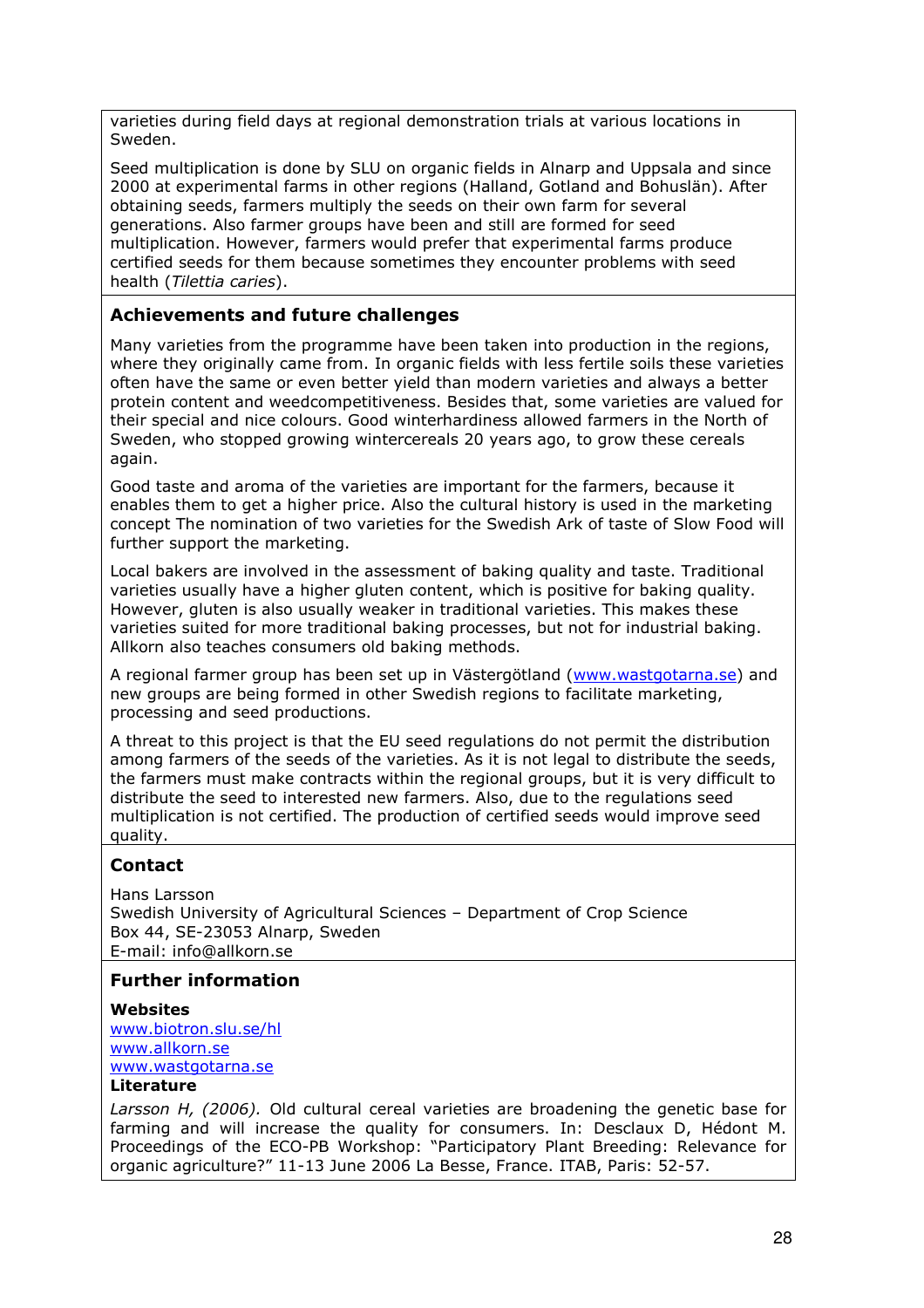

## 4. Discussion and Conclusions

#### Motivation for maintaining and breeding landraces

In the previous chapter we have presented five case studies of breeding and multiplication initiatives of landraces of different crops and regions in Europe. Despite the differences, these also have many aspects in common. For four of the five initiatives one of the important reasons for growing and improving landraces is the superior food quality and taste, that has been lost in the modern varieties. All initiatives use the quality of the varieties to develop marketing strategies to increase the profitability of their crops.

The cereal cases concern regions with marginal soils and/or difficult climatological conditions. The cases show that especially under less favourable growing conditions landraces can compete and even outperform modern varieties. In the case of Sweden, for example, farmers who had stopped growing winter wheat because modern varieties did not survive the Nordic winter are now growing landraces that do survive the period of frosts. So, landraces offer new opportunities to farmers in marginal areas as these allow them to cope with environmental stress and to compensate lower yields with a higher product price for quality.

The cultural value of landraces is stressed by a number of initiatives. The German vegetable growers emphasized this aspect in the choice of the name of their association: Kultursaat. For the French and Italian farmers the fact that the varieties are part of their cultural heritage, also contributes to strengthen their own regional identity.

A number of farmers involved also are highly concerned with the ongoing concentration in the private seed sector. The yearly mergers of existing companies make farmers increasingly dependent on only a few seed companies. Simultaneously, in most cross pollinating (vegetable) crops the industry has replaced open pollinated varieties by hybrids. As hybrids can not be multiplied by the farmers themselves, this has increased their dependence on the seed companies. Especially organic farmers were confronted with this dependency, when the organic movement in the 1990s wanted to limit the practice of derogations for the use of non organically multiplied seeds. Most conventional seed companies are reluctant to also provide organically multiplied seeds, because of the limited acreage of organic production. Also, the possible release of genetically modified seeds, triggered a more general discussion on the compatibility of breeding techniques with the organic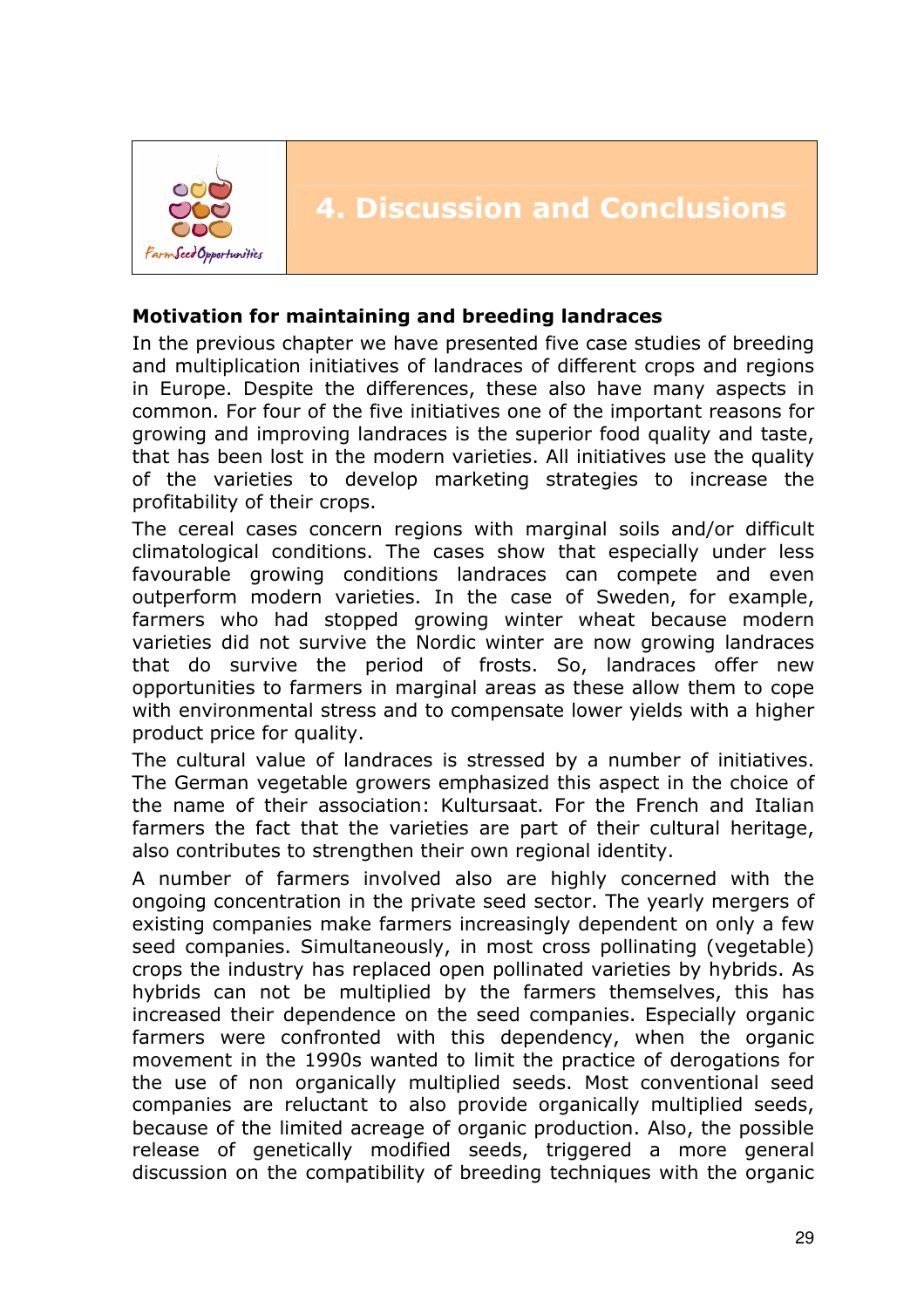principles. The necessity to safeguard the supply of organic seeds, together with the inappropriateness of number technologies for organic farming, motivated the organic sector to become involved in seed multiplication and breeding of landraces and older varieties. This probably explains why most of the breeding initiatives in Europe have their roots in organic agriculture.

Summarising we have learned that old landraces contribute to:

- a better adaptation compared to modern varieties in regions with marginal soil or unfavourable climate conditions (yield stability, food quality and taste);
- $\circ$  strengthening the region specific identity;
- $\bullet$  less dependency on a limit number of seed companies involved in organic seed production, to safeguard the supply of organic seed
	- o by broadening the assortment;
	- o replacing hybrids by open pollinated varieties;
	- o providing alternatives to cultivars with undesirable breeding techniques such as genetic modification and protoplast fusion.

### Breeding landraces

Despite the superior food quality of landraces, the majority of the initiatives also see a need to improve the landraces for agronomic performance or use these as a base population to generate new varieties. This is because the landraces, that were taken out of production for many decades, did not have the opportunity to co-evolve with the current agricultural system and changes in climate.

The farmers involved in the initiatives with the self pollinating cereal crops, mainly multiply the varieties at their own locations, sometimes in combination with mass selection. They experience that the varieties change due to selection pressure of the environment.

In the cross pollinating vegetable crops more strict maintenance breeding is required to keep a variety in good shape. Furthermore, in a commercial farm seeds are not the end product for crops like cabbage and lettuce. Farmers have to make an extra effort to keep these in the field until seed production. This does not only require knowledge and experience, but also sufficient time to dedicate to seed production and breeding. The farmers of PAIS receive technical assistance for this and already in an early stage decided to set up an organisation to deal with the organisation of seed multiplication and processing. In the example of Kultursaat producers decided to set up separate organisations for maintenance breeding and breeding of new varieties and also experienced the need for financial support to compensate their time dedicated to breeding. In the case of PAIS and Allkorn part of the more time consuming breeding activities are carried out by professional scientists.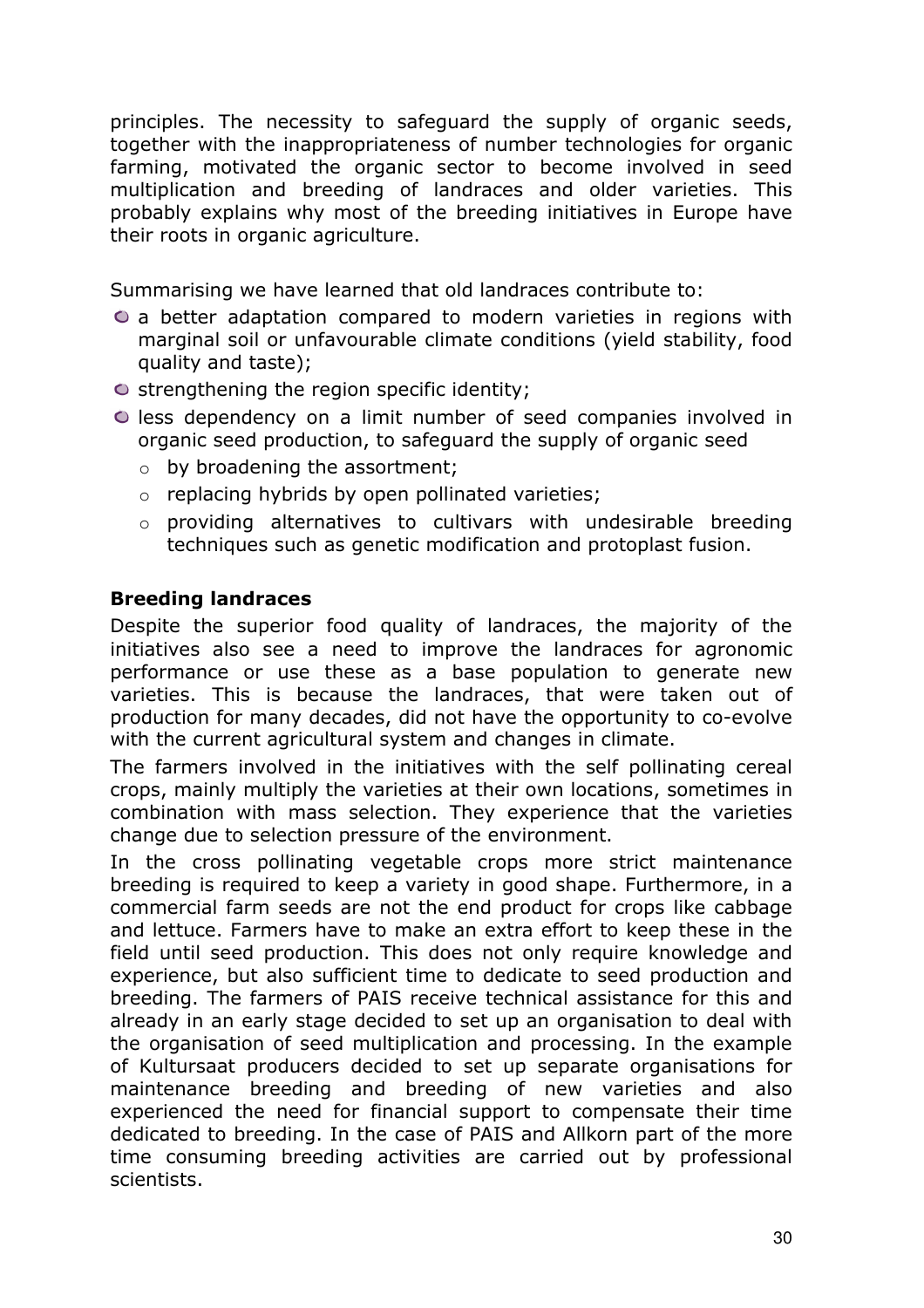From the studied cases it becomes clear that most farmers do not resort to crossing varieties to create new diversity. The cross pollinating varieties continuously produce new plant types and this gives good opportunities to select new varieties from landraces and open pollinated varieties, without making crosses. In the self pollinating crops, such as wheat and tomato, the possibility to find new types is much smaller. In the case of tomato Kultursaat breeders therefore do make crosses. In the wheat case of Allkorn the breeder involved still finds sufficient diversity within the landraces to select new varieties.

Summarising we have learned that many initiatives involved in maintaining old landraces:

- $\bullet$  experience a need to improve the agronomic performance of landraces;
- $\bullet$  allow improvement in self pollinating cereal crops by mass selection and natural evolution due to environmental selection pressure;
- benefit from organisational, financial and knowledge assistance in maintaining and improving cross pollinating vegetable crops without making new manual crossings.

#### The future of maintenance and breeding of landraces

From the cases it becomes clear that the initiatives provide the society the possibility to obtain food products with qualities and tastes that are not present in mainstream modern varieties. Furthermore, the production landraces offers farmers and processors in marginal areas where agriculture is usually not profitable, new opportunities for a more profitable marketing of their produce.

The majority of old varieties are not available on the market anymore. If in the past these were saved by genebanks, these could be made available to farmers again. To obtain such seeds farmers should be organised in e.g. an association or seek an alliance with an institute (as for example in the case of PAIS and Allkorn), because genebanks do not directly give out seeds to individual farmers, but only to so called bona fide users. Even then, due to restricted financial resources, genebanks only make available limited numbers of seeds. It usually takes one or two cropping seasons to obtain sufficient quantities to sow a field of reasonable size. This is one of the reasons why e.g. Kultursaat has decided to set up its own genebank.

Once farmers have obtained landraces, the current seed legislation in the European Economic Area limits the possibility of upscaling the initiatives to a larger group of farmers, because the legislation prohibits the farmers to exchange or sell seeds of these landraces to other colleagues. Finding solutions for these problems will be the aim of further studies that will be carried out within the Farm Seed Opportunities project.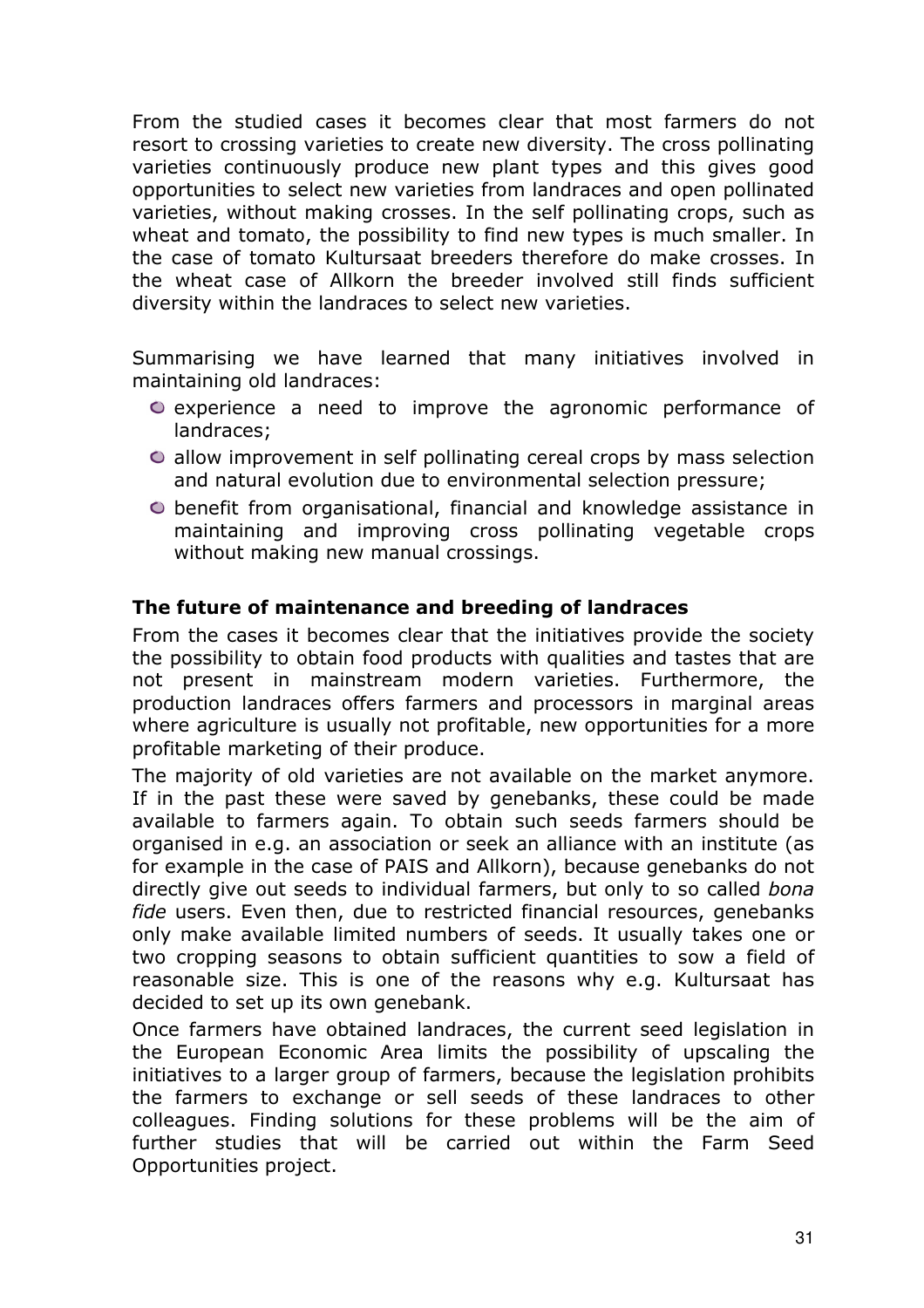Summarising we learned that the initiatives

- $\bullet$  provide society food products with exceptional qualities and taste;
- provide farmers and processors in marginal regions new market opportunities;
- need to organise themselves to be able to obtain genetic resources from the genebanks, and to obtain a sufficient number of seeds per accession;
- urgently need adapted legislation to be able to upscale their work and exchange or sell seeds to colleagues.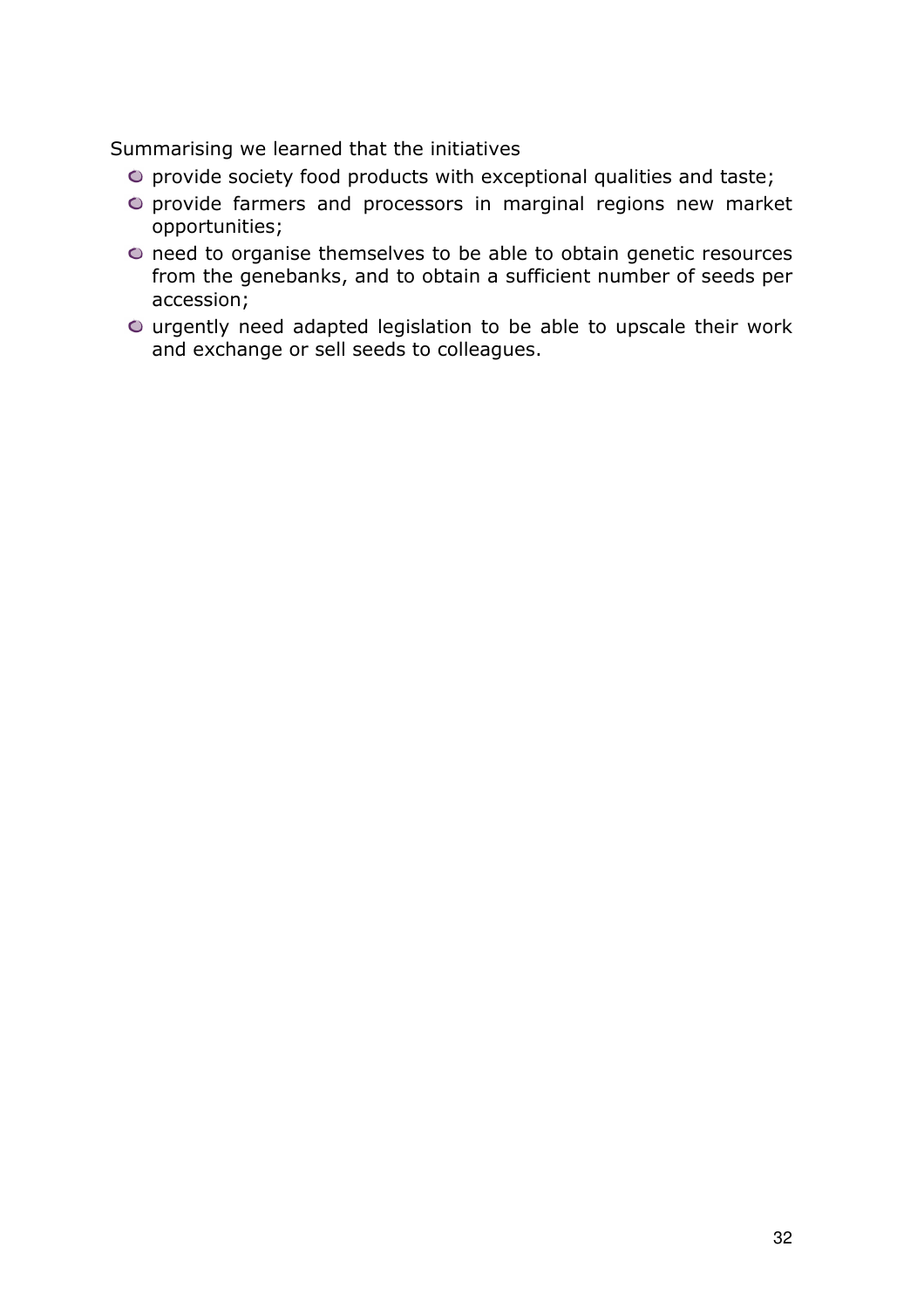

## **Literature**

#### Becker H.C, Bergmann H, Jantsch P, Marggraf R (2002).

Darstellung und Analyse von Konzepten des On-farm-Managements pflanzengenetischer Ressourcen unter besonderer Berücksichtigung der ökonomischen Rahmenbedingungen in Deutschland. Georg August Universität, Göttingen, 70 pp.

Del Greco A, Negri V, Maxted N (eds.) (2007). Report of a task force on on-farm conservation and management. Second meeting, 19- 20 June, Stegelitz, Germany. Biodiversity International, Rome, 43 pp.

Negri V, Becker H, Onnela J, Sartori A, Strajeru S, Laliberté B (2000). A first inventory of on-farm conservation and management activities in Europe including some examples of cooperation between the formal and informal sector. In: Laliberté L, Maggioni L, Maxted N, Negri V (eds.). Report of a task force on wild species conservation in genetic resources and a task force on on-farm conservation and management. Joint meeting – 18-20 May 2000 – Isola Polvese, Italy. ECP/GR In situ and on-farm conservation network. IPGRI, Rome, 15-31.

Villa T.C.C, Maxted N, Scholten M, Ford-Lloyd B, (2005). Defining and identifying crop landraces, Plant genetics resources: characterization and utilization (3): 373-384.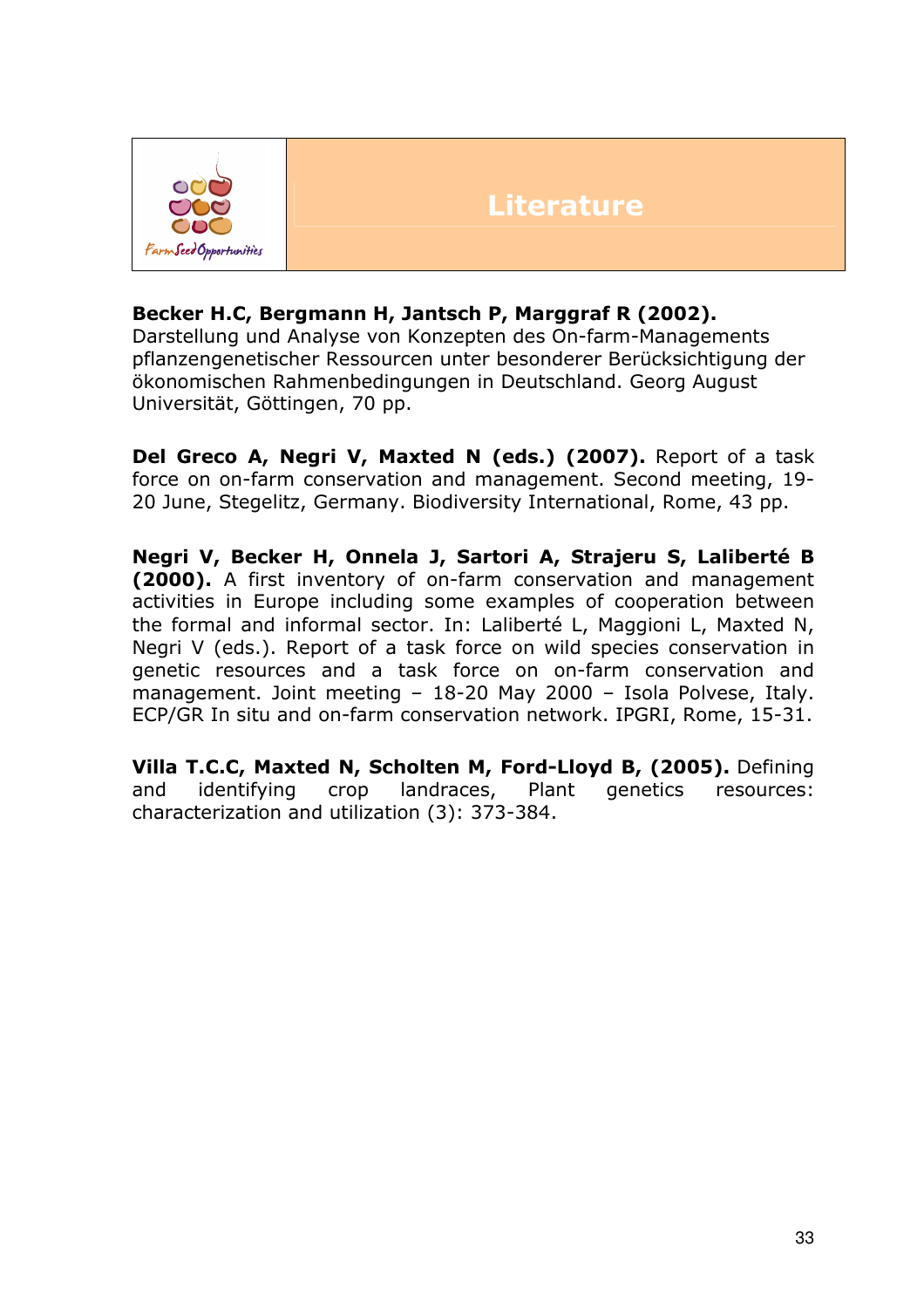

## Introduction

- What are their activities, in general and more specifically related to seeds
- What is their history: when did they start and how did they start
- What is the aim of the initiative, what motivates them to do what, they are doing?
- $\bullet$  For whom are they breeding or multiplying seeds?

#### Description of the organization of the initiative

- Kind of organisation (e.g. individual farmer, farmer cooperative, NGO, private company, research institute, network of different organization (if so, specify) etc.)
- $\bullet$  How big is the organization, how many people are involved
- Who is doing the breeding, maintenance and multiplication (how many persons, educational/professional background)
- Do they collaborate with other actors in the seed breeding and production chain and in what way.

### Description of breeding, maintenance and seed multiplication

- What crops do they work on
- What are the varieties they use for breeding or multiplication (names and types e.g. landraces, improved varieties of seed companies)
- Where (from whom) do/did they get seeds for their breeding and seed multiplication

If applicable:

- $\bullet$  How do they breed/improve their varieties:
	- o What is the aim of their selection: what plant traits do they want to improve
	- o Do they make crosses or are they improving diverse populations
	- o Are they actively selecting plants or is selection done by the environment